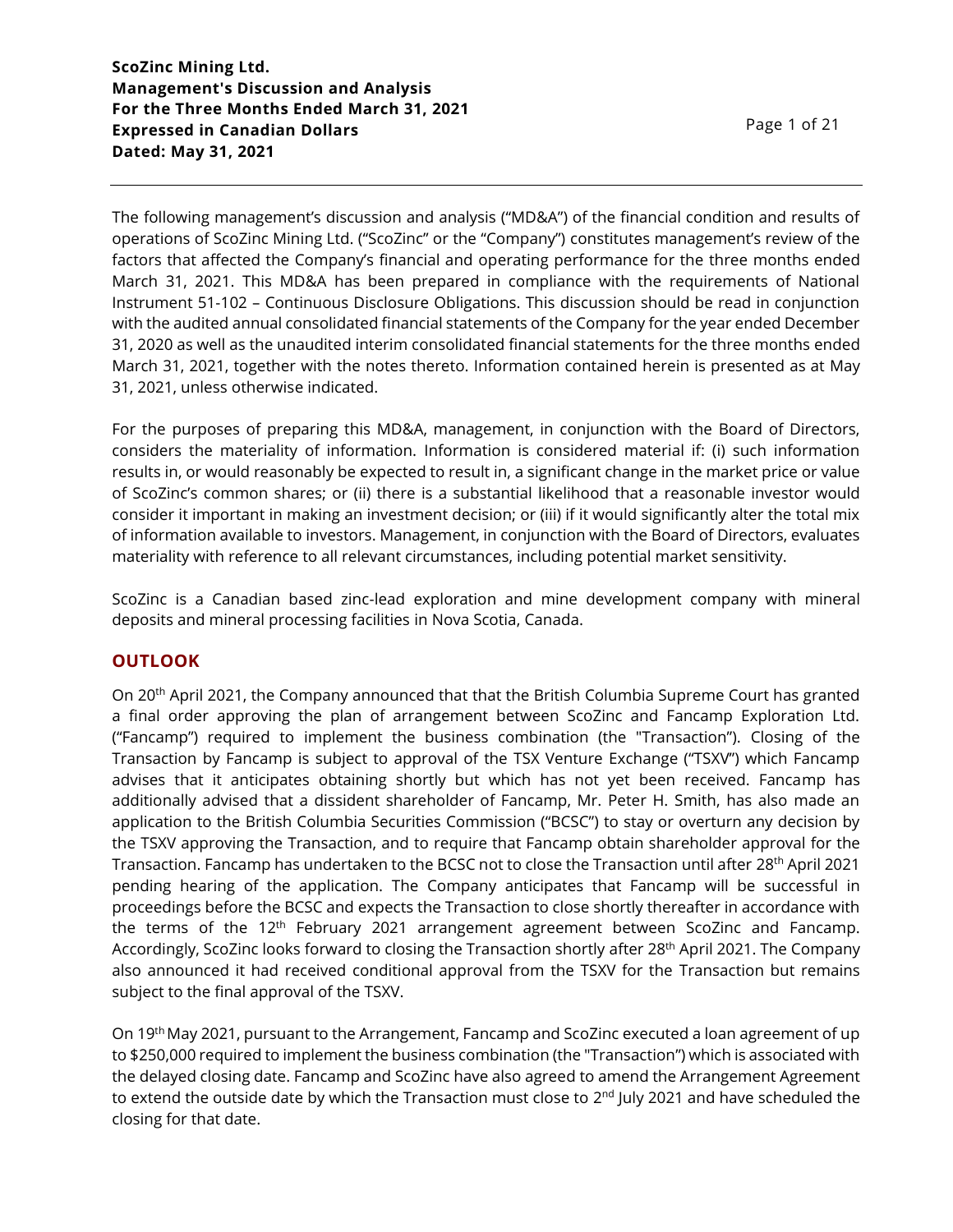Page 2 of 21

The Fancamp loan terms include a 12-month maturity of up to \$250,000, bearing an interest charge of 5 percent per annum. An initial amount of \$150,000 will be provided to ScoZinc within 5 business days of this news release, following which an additional \$100,000 may be provided to ScoZinc on the basis of an expenditure justification.

On 12<sup>th</sup> April 2021, the Company held an Extraordinary General Meeting ("EGM") at which its securityholders were asked to consider and, if thought advisable, pass a special resolution approving a plan of arrangement under Section 288 of the BC Business Corporations Act (the "Arrangement") which would result in ScoZinc becoming a wholly owned subsidiary of Fancamp Exploration Ltd. ("Fancamp") by amalgamating with an existing wholly owned subsidiary of Fancamp (the "Transaction"). At the meeting, the securityholders voted overwhelmingly in favour of the resolution approving the arrangement agreement pursuant to which, inter alia, Fancamp Exploration Ltd. ("Fancamp") will indirectly acquire all of the issued and outstanding common shares of ScoZinc on the basis of 6.0 Fancamp ordinary shares for each ScoZinc common share (the "Arrangement"). The Arrangement required the approval of: (a)  $66^{2/3}\%$  of ScoZinc's shareholders ("Shareholder Approval"); (b)  $66^{2/3}\%$  of ScoZinc's shareholders, warrantholders, optionholders and RSUholders voting as a single class ("Securityholder Approval"); and (c) approval by a simple majority of 50% plus one vote of ScoZinc's shareholders, excluding shares held or controlled by Messrs. Ashwath Mehra and Mark Haywood ("Majority of the Minority Approval"). The voting results were as follows:

| Arrangement<br><b>Approvals</b>      | <b>Votes</b><br>For | % Votes<br>For | <b>Votes</b><br><b>Against</b> | % Votes<br><b>Against</b> | Result   |
|--------------------------------------|---------------------|----------------|--------------------------------|---------------------------|----------|
| Shareholder Approval                 | 11,952,097          | 99.66%         | 40,212                         | 0.34%                     | Approved |
| Securityholder Approval              | 20,116,720          | 99.80%         | 40,212                         | 0.20%                     | Approved |
| Majority of the Minority<br>Approval | 15,744,192          | 99.75%         | 40,212                         | 0.25%                     | Approved |

On 22<sup>nd</sup> March 2021, the Company announced results of its 2021 Mineral Resource Estimate which includes a significant Gypsum mineral resource for the Scotia Mine. The 2021 Mineral Resource Statement is provided below: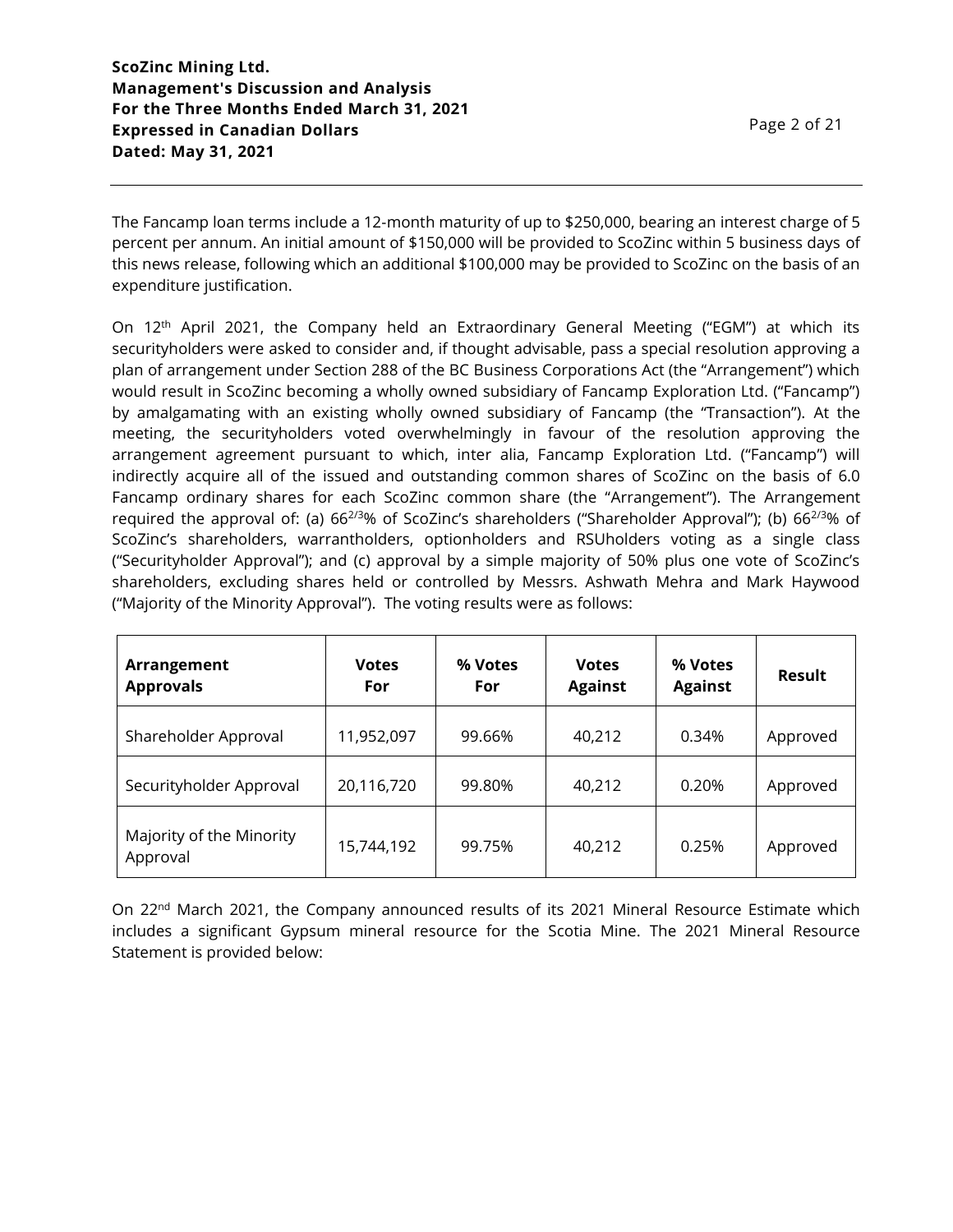### **Mineral Resource Statement**

|                       |              |                |      |           |             | Gypsum         |                |
|-----------------------|--------------|----------------|------|-----------|-------------|----------------|----------------|
| <b>Classification</b> | Zone         | <b>Tonnage</b> | Zn   | <b>Pb</b> | <b>ZnEq</b> | <b>Tonnage</b> | Gypsum         |
|                       |              | (kt)           | (%)  | (%)       | (%)         | (kt)           | (%)            |
|                       | Getty        | 60             | 1.38 | 1.25      | 2.58        | $\Omega$       | $\Omega$       |
| <b>Measured</b>       | Main         | 4,130          | 2.57 | 1.30      | 3.81        | 1,310          | 93.0           |
|                       | North East   | 130            | 3.18 | 1.88      | 4.98        | 220            | 91.9           |
|                       | <b>Total</b> | 4,320          | 2.57 | 1.32      | 3.83        | 1,530          | 92.8           |
|                       | Getty        | 8,090          | 1.24 | 0.81      | 2.02        | $\Omega$       | $\Omega$       |
|                       | Getty South  | 840            | 1.58 | 0.25      | 1.82        | $\overline{0}$ | $\overline{0}$ |
| <b>Indicated</b>      | Main         | 9,870          | 1.92 | 1.01      | 2.89        | 2,500          | 92.7           |
|                       | North East   | 2,330          | 2.88 | 1.15      | 3.98        | 1,150          | 88.7           |
|                       | <b>Total</b> | 21,130         | 1.75 | 0.92      | 2.64        | 3,650          | 91.4           |
|                       | Getty        | 8,150          | 1.24 | 0.82      | 2.03        | $\Omega$       | $\Omega$       |
| <b>Measured</b><br>&  | Getty South  | 840            | 1.58 | 0.25      | 1.82        | $\mathbf 0$    | $\mathbf 0$    |
| <b>Indicated</b>      | Main         | 14,000         | 2.11 | 1.09      | 3.16        | 3,810          | 92.8           |
|                       | North East   | 2,460          | 2.89 | 1.19      | 4.04        | 1,370          | 89.2           |
|                       | <b>Total</b> | 25,450         | 1.89 | 0.99      | 2.84        | 5,180          | 91.8           |
|                       | Getty        | 950            | 1.35 | 0.54      | 1.87        | $\Omega$       | $\mathbf{0}$   |
|                       | Getty South  | 770            | 1.53 | 0.25      | 1.77        | $\mathbf 0$    | $\mathbf 0$    |
| <b>Inferred</b>       | Main         | 2,980          | 1.49 | 0.79      | 2.25        | 250            | 92.2           |
|                       | North East   | 310            | 2.01 | 0.74      | 2.72        | 540            | 90.7           |
|                       | <b>Total</b> | 5,010          | 1.50 | 0.66      | 2.13        | 790            | 91.2           |

**Scotia Mine 2021 Mineral Resource Estimation, March 22, 2021 – MineTech International Limited**

Source: MineTech 2021

- Mineral Resources are not Mineral Reserves and do not have demonstrated economic viability. There is no certainty that any part of the Mineral Resources estimated will be converted into Mineral Reserves;
- Determination of reasonable prospects of eventual economic extraction was based on assumed prices for Zinc of US\$1.35/lb, and for Lead of US\$1.14/lb, a Zinc recovery of 86% and a Lead recovery of 93%, mining and processing costs varying by zone, and pit slopes of 45 degrees in rock and 22 degrees in overburden;
- Near surface resources are reported based on a Zinc equivalent ("ZnEq") grade of 0.90% and a Gypsum grade of 80%. The ZnEq grade incorporates Zinc and Lead sales costs of US\$0.19/lb and US\$0.11/lb respectively, and a 2% royalty to the Government of Nova Scotia; and
- Numbers in the table have been rounded to reflect the accuracy of the estimate and may not sum due to rounding.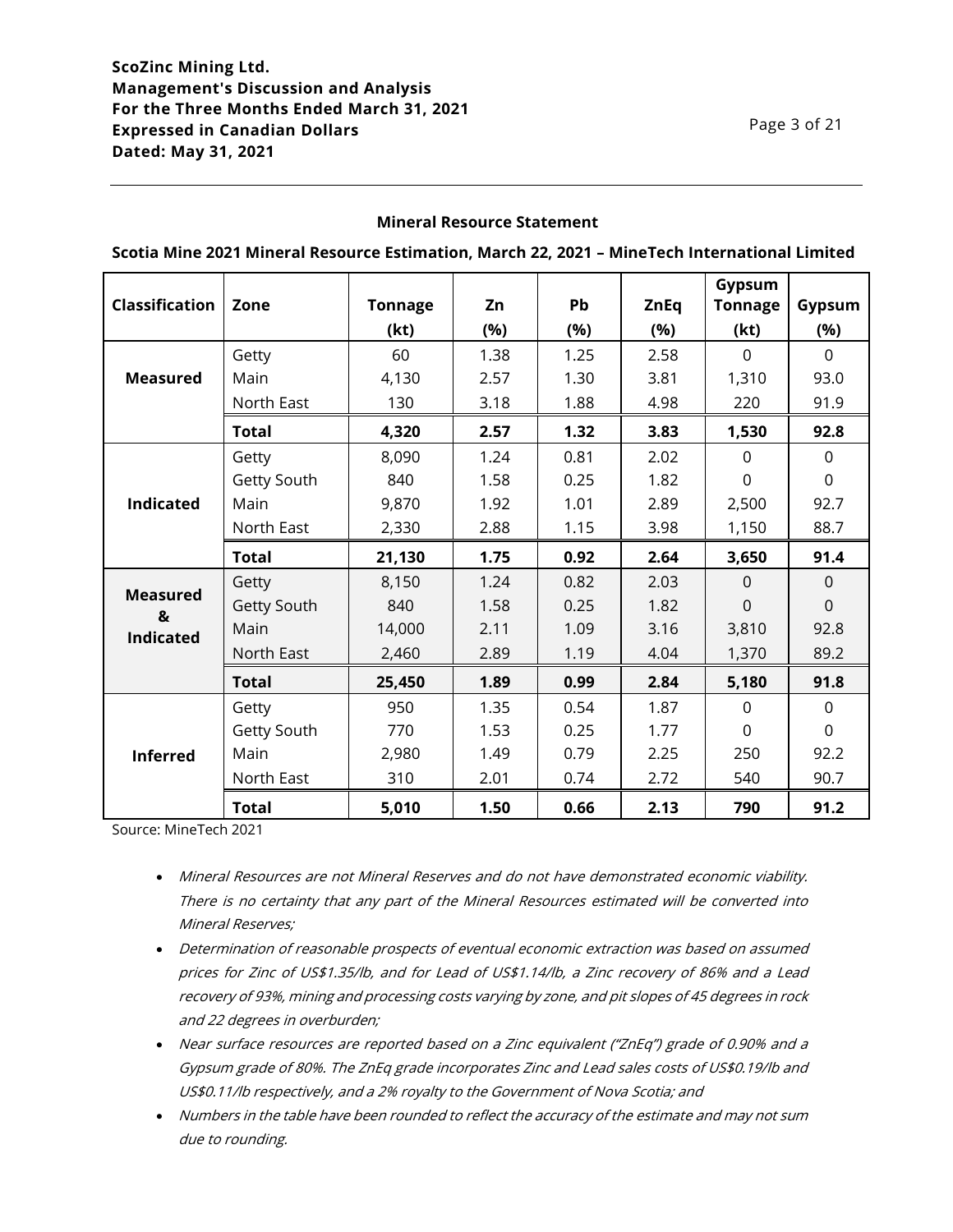On 18<sup>th</sup> February 2021, the Company announced that it had entered into a definitive arrangement agreement (the "Arrangement Agreement") with Fancamp Exploration Ltd. ("Fancamp"), whereby Fancamp will indirectly acquire all of the issued and outstanding securities of ScoZinc by way of a plan of arrangement (the "Arrangement") under the Business Corporations Act (British Columbia). Pursuant to the terms of the Arrangement Agreement, shareholders of ScoZinc (the "ScoZinc Shareholders") will receive 6.0 common shares of Fancamp (each whole share a "Fancamp Share") for every ScoZinc Share held (the "Exchange Ratio"). Upon the closing of the Transaction, former shareholders of ScoZinc will hold 33.7% of the Fancamp's common shares outstanding. The Exchange Ratio represents a premium of 5.9% based on the 30-day volume weighted average price of ScoZinc and Fancamp's shares traded on the TSX Venture Exchange for the period ended 12<sup>th</sup> February 2021.

On 23<sup>rd</sup> December 2020, the Company announced that it had confirmed the gypsum surface rights at the Scotia Mine and that it was proceeding toward a new NI 43-101 Mineral Resource Estimate Technical Report.

On 2<sup>nd</sup> December 2020, Mr. Mark Billings resigned as a director of the Company and divested or relinquished all his securities in the Company.

On 7<sup>th</sup> July 2020, the Company announced the results of its Preliminary Feasibility Study ("Pre-Feasibility Study" or "PFS") which determined the capital requirements and robust economics for 100%-owned Scotia Mine in Nova Scotia, Canada. The results of the PFS were announced on 7th July 2020 and the NI 43-101 Technical Report was filed on SEDAR on 29<sup>th</sup> July 2020. On the basis of positive PFS results, the Company is actively pursuing the necessary finance to begin commercial production as soon as possible.

Highlights of the PFS ("2020 PFS") are provided in the table overleaf, with additional details of the NI 43- 101 Technical Report available on www.sedar.com under ScoZinc's profile.

| <b>PIC-PEASIBILLY SLUUY FIRMING</b>                              |          |
|------------------------------------------------------------------|----------|
| Pre-Tax Net Present Value (Discount Rate 8%)                     | \$156M   |
| Pre-Tax Internal Rate of Return                                  | 52%      |
| After-Tax Net Present Value (Discount Rate 8%)                   | \$115M   |
| After-Tax Internal Rate of Return                                | 49%      |
| EBITDA (Annual Average)                                          | \$17.1M  |
| Payback Period (Years)                                           | 2.4      |
| Pre-Production CAPEX (incl. \$2.7M Contingency & \$1.2M Finance) | \$30.8M  |
| Metal Production Zinc (5 Year Annual Average)                    | 35M lbs  |
| Metal Production Lead (5 Year Annual Average)                    | 15M lbs  |
| Zinc Concentrate Grade (LOM Average)                             | 57%      |
| Lead Concentrate Grade (LOM Average)                             | 71%      |
| Processing Throughput Rate (Tonnes Per Day)                      | 2,700    |
| Life of Mine ("LOM") (Years)                                     | 14.25    |
| Ore Reserves Mined (LOM Total)                                   | 13.66Mt  |
| Zinc Ore Grade (LOM Average)                                     | 2.03% Zn |
| Lead Ore Grade (LOM Average)                                     | 1.10% Pb |

**Pre-Feasibility Study Highlights**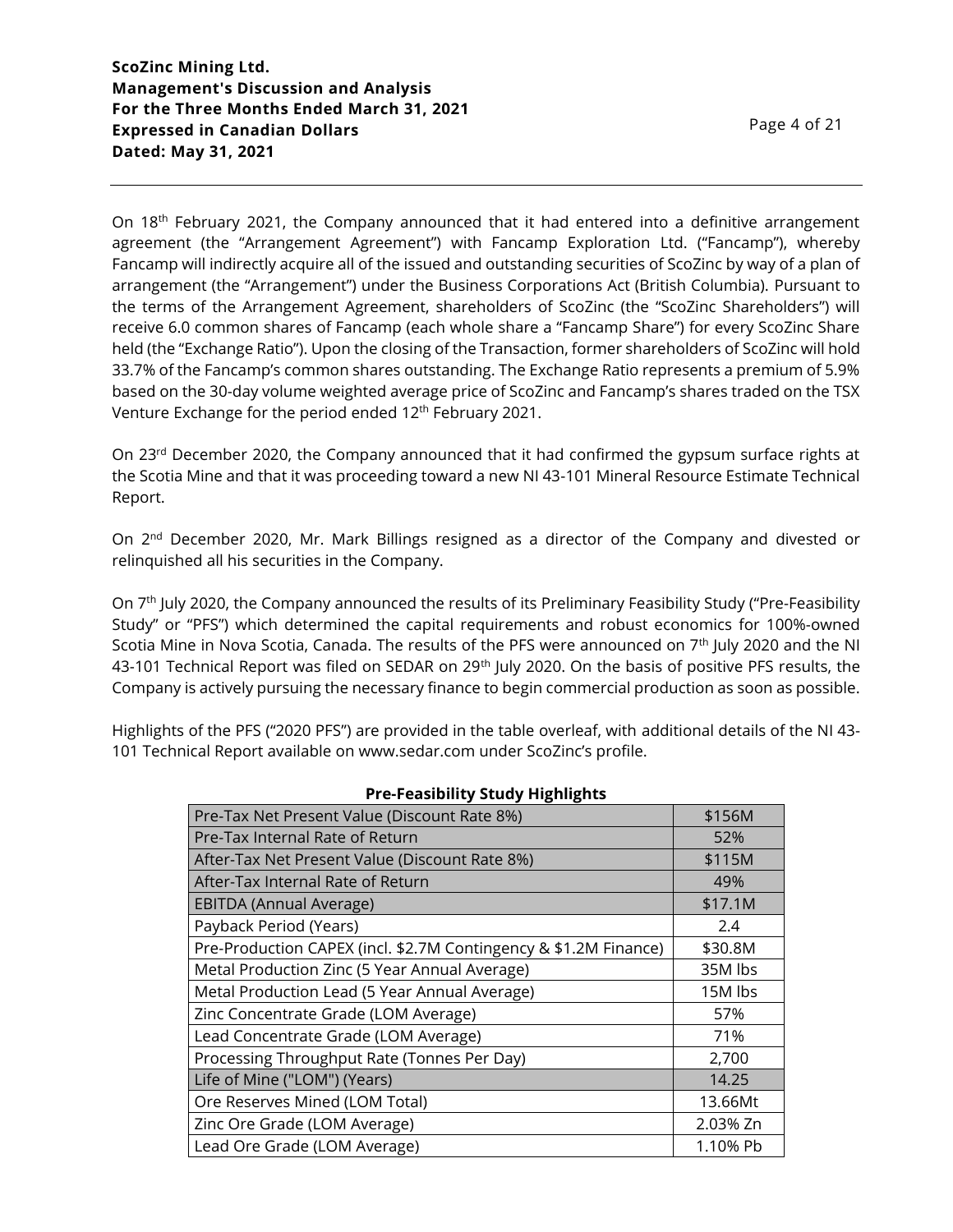| Page 5 of 21 |  |
|--------------|--|
|--------------|--|

| Net Revenue After Royalty & Treatment Charges | \$822M      |
|-----------------------------------------------|-------------|
| <b>Operating Cash Flow Before Taxes</b>       | \$335M      |
| <b>Financing Costs</b>                        | \$4.6M      |
| C1 Costs Over LOM <sup>1</sup>                | US\$0.59/lb |
| Total Operating Cost (Per tonne Milled LOM)   | \$53.72/t   |
| All-In-Sustaining-Cost (ZnEq) <sup>1,2</sup>  | US\$0.60/lb |
| Zinc Price (LOM Average)                      | US\$1.19/lb |
| Lead Price (LOM Average)                      | US\$0.89/lb |
| Foreign Exchange Rate (CAD: USD)              | 0.71        |
|                                               |             |

All dollar amounts are expressed in Canadian Dollars unless otherwise noted

2 All-In-Sustaining-Costs ("AISC") are C1 Costs plus Sustaining Capital and Financing Costs

On  $3<sup>rd</sup>$  June 2020, the Company announced management costs savings to further strengthen the Company's financial position during the COVID-19 Pandemic and to ensure that the capital raised is extended as much as possible, by which all the management team have reduced their monthly salary or contract payments by 20 percent, for a period of 3 months, effective 1<sup>st</sup> May 2020.

On 29th May 2020, the Company announced the closing of a third and final oversubscribed tranche of its \$1,150,000 non-brokered private placement. The first tranche (the "First Tranche") closed on 22<sup>nd</sup> April 2020 and consisted of the sale of 1,678,011 Units for gross proceeds of \$503,403.30, and the second tranche (the "Second Tranche") closed on 22<sup>nd</sup> May 2020 and consisted of the sale of 1,645,368 Units for gross proceeds of \$493,610.40. The Third Tranche consisted of the sale of 509,954 units for the gross proceeds of \$152,986.20. The Third Tranche, the Second Tranche and the First Tranche comprise the Offering consisting of the sale of an aggregate of 3,833,333 Units for aggregate gross proceeds of \$1,150,000.

On 18<sup>th</sup> December 2019, the Company announced a new mineral resource estimate ("2019 MRE") which effectively doubled the total measured and indicated resources applied in all past PEAs on the Scotia Mine. Based upon the new 2019 MRE and a mill trade off study by Ausenco Engineering Canada, the PFS will produce an independent NI 43-101 technical report, including new mineral reserve estimates.

During the third quarter of fiscal 2019, ScoZinc's head office address was changed to Halifax (Nova Scotia) from Toronto (Ontario) to bolster the Company's Nova Scotian focus and demonstrate our commitment to advancing our operations in Nova Scotia. Our new head office address is provided on our website, at www.scozinc.com.

On 25th October 2019, the Company appointed Mr. Mark Billings as an Independent Director.

On 7<sup>th</sup> October 2019, the Company announced that it has appointed Mr. Jason Baker as its new Mine Manager of the Scotia Mine, and it has appointed Mr. Simion Candrea as its new Vice-President of Investor Relations.

<sup>1</sup> After Lead credits deducted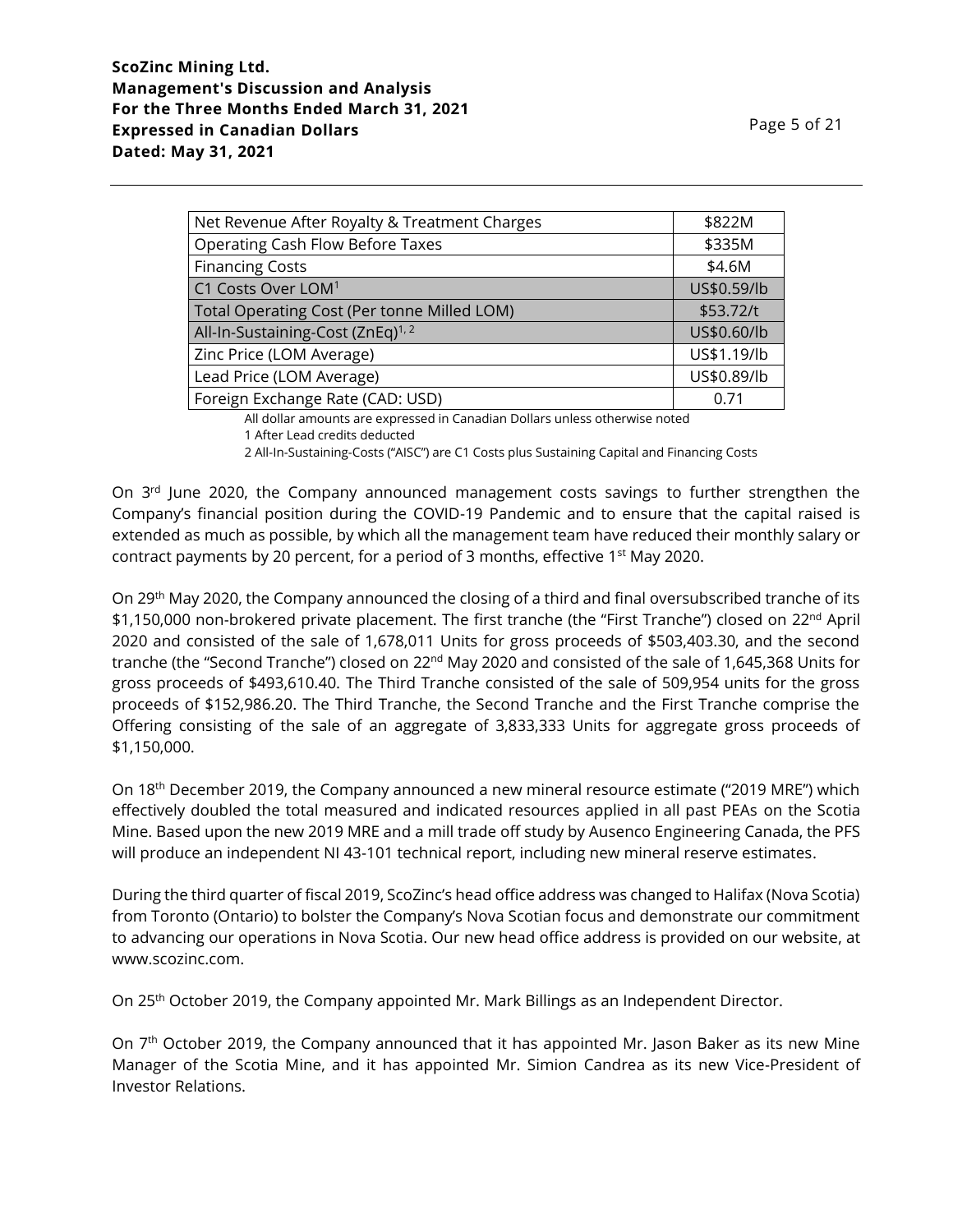On 21<sup>st</sup> August 2019, Mr. Ashwath Mehra joined the Board of Directors and Mr. Mark Haywood was appointed the President and Chief Executive Officer of the Company, replacing Mr. Joseph Ringwald, both effective 20<sup>th</sup> August 2019.

# **PROPERTY INFORMATION, COMPLETED ACTIVITIES AND OUTLOOK**

# **Scotia Mine**

On 21st May 2011, the Company completed the \$10 million acquisition of all shares and assets of ScoZinc Limited, including the Scotia Mine in Nova Scotia, an extensive mineral claims package that is subject to a mineral royalty to the Government of Nova Scotia and other royalties on certain other mineral interests. A portion of the gross sale proceeds was paid directly to the Government of Nova Scotia to increase bonding requirements for an amended reclamation and closure plan for the Scotia Mine and to pay all outstanding production royalties to the Government of Nova Scotia that were payable prior to the closure of the Scotia Mine in 2009. Since the mine's closure, the key permits, mineral claims, and other approvals necessary to proceed with a restart have been maintained or renewed.

In October 2011, the Company completed a 4,940-metre, 39-hole drill program at the Scotia Mine site to better define mineral resources adjacent to the Main Pit and improve confidence in the block model. The results of the drill program provided a basis to re-assess the block model used in an independent preliminary economic assessment ("PEA") report dated 7<sup>th</sup> October 2011. Subsequently, a new inventory of mineral resources was published in a technical report to NI 43-101 standards on 9<sup>th</sup> October 2012.

In the first quarter of 2012, the Company completed an airborne geophysical survey of its exploration properties in Nova Scotia using the helicopter-borne Versatile Time Domain Electromagnetic system. The work area covered geological strata that contain former producing mines, such as Walton Mine, Smithfield Mine, and Mindamar (Stirling) Mine. Following the initial findings of the survey, the Company expanded the survey to include its mineral claim holdings in the Musquodoboit area along an interpreted northeast extension of the favourable carbonate reef structures that host the Gays River and Getty deposits. As a result of this survey, exploration targets were identified for future exploration fieldwork.

In the first, second, and fourth quarters of 2013, the Company's geologic personnel completed soil sampling programs on exploration licenses and claim blocks held within Nova Scotia and Cape Breton. The purpose of the soil sampling program was to follow up and evaluate certain high-priority geophysical targets identified from the 2012 airborne geophysical survey. In addition, expenditures incurred from the soil surveys were utilized to fulfill the annual assessment requirements needed to keep the claims and licenses in good standing. All work was conducted in areas underlain by favorable geologic lithologies known to host zinc-lead mineralization as exemplified by former producing mines.

On 18th May 2012, the Company received approval from the Government of Nova Scotia for an amended Industrial Approval to develop the southwest side of the Main Pit (the "SW Expansion"). As a result, and as of that date, ScoZinc had all of the necessary permits and approvals to proceed with mining operations at the Main Pit and the SW Expansion. Additional reclamation and closure bonding would be required before the Company can develop the SW Expansion.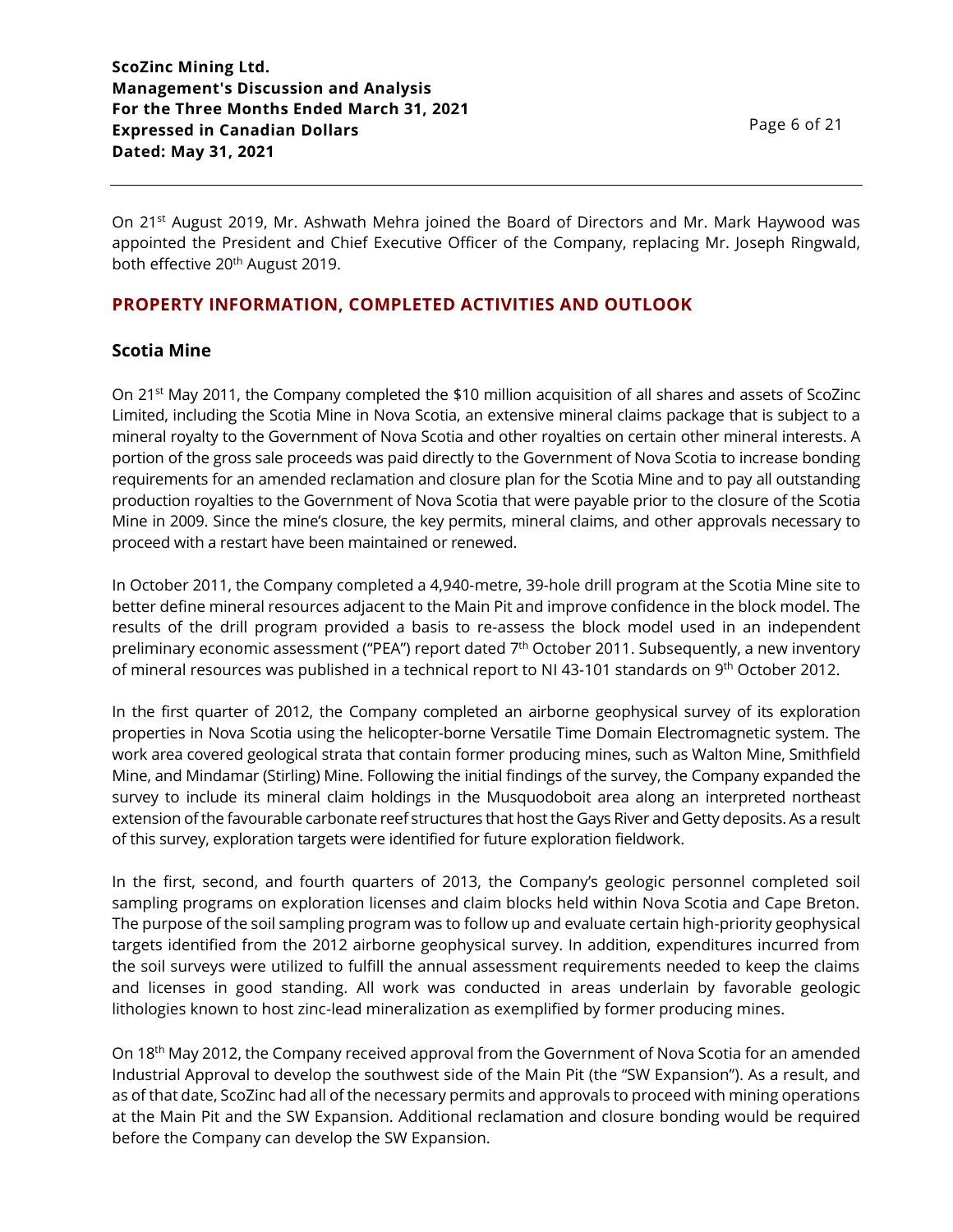On 21<sup>st</sup> December 2012, the Company reported an update to the PEA technical report published in the 7<sup>th</sup> October 2011. The updated PEA was based on the Mineral Resource disclosed on 9<sup>th</sup> October 2012 that reported a 55% increase in Measured Mineral Resources and 65% increase in Indicated Mineral Resources in the Main and Northeast pits relative to the Mineral Resource utilized in the prior PEA. The study outlined a conceptual mine life of more than seven years from the Main and Northeast open pits only, whereas the previous PEA reported a similar mine life but also considered the inclusion of the Company's nearby Getty deposit. A second update to the PEA was published in June 2013 that incorporated the results of a metallurgical test work program completed in the second quarter of 2013. This updated PEA also considered the inclusion of a small underground mining operation to extract higher grade mineralization. A summary discussion of that revision to the PEA is provided in the Company's 11th June 2013 news release.

In the third quarter of 2013, the Company's Board of Directors conducted an in-depth review of the Company's 100% owned Scotia Mine and the Company's exploration prospects (collectively, "ScoZinc's Projects"), the outlook for commodity prices, and the current environment for financing mining operations. Based upon the findings of this review, the Board determined that the Scotia Mine is a valuable asset. However, in light of the uncertain prevailing environment for metal prices and mine development financing at that time, the Board decided to suspend the restart of the Scotia Mine and place the project on care and maintenance in order to preserve its value and reduce Company expenditures.

As part of the care and maintenance program, an ongoing objective of the Company is to maintain all of the key permits, mineral claims, and other approvals necessary to proceed with the restart of the Scotia Mine. In the fourth quarter of 2016, the Company initiated discussions with the Nova Scotia departments of the Environment and Natural Resources for the renewal of the industrial approval (the "IA") for Mineral Lease 10-1 that contains the Scotia Mine. The IA which expired in February 2017 was renewed in September 2017 for an additional 10 years. Similarly, the environmental assessment which expired in October 2017 was renewed.

In the fourth quarter of 2017 the Company initiated an independent update to the Preliminary Economic Assessment based on a more detailed mine plan, contract mining with bids from major Nova Scotia contractors, updated capital costs, and updated milling and other operating costs. Results of the study were disclosed in a news release dated 19<sup>th</sup> December 2017 and the NI 43-101 technical report with the final results was disclosed in February 2018. As the study showed robust economics for the restart of operations, necessary key permits were in place, and a favorable metal price and exchange rate environment was expected for the foreseeable future, the Company initiated efforts to raise funds for restarting operations.

On 22nd October 2018, the Company announced it had completed additional technical and economic optimization studies to update the February 2018 Preliminary Economic Assessment ("PEA") on its wholly-owned Scotia Mine in Nova Scotia, Canada. Project returns remain very robust as increased throughput, lower Canadian dollar assumption and lower initial capital largely offset lower metal price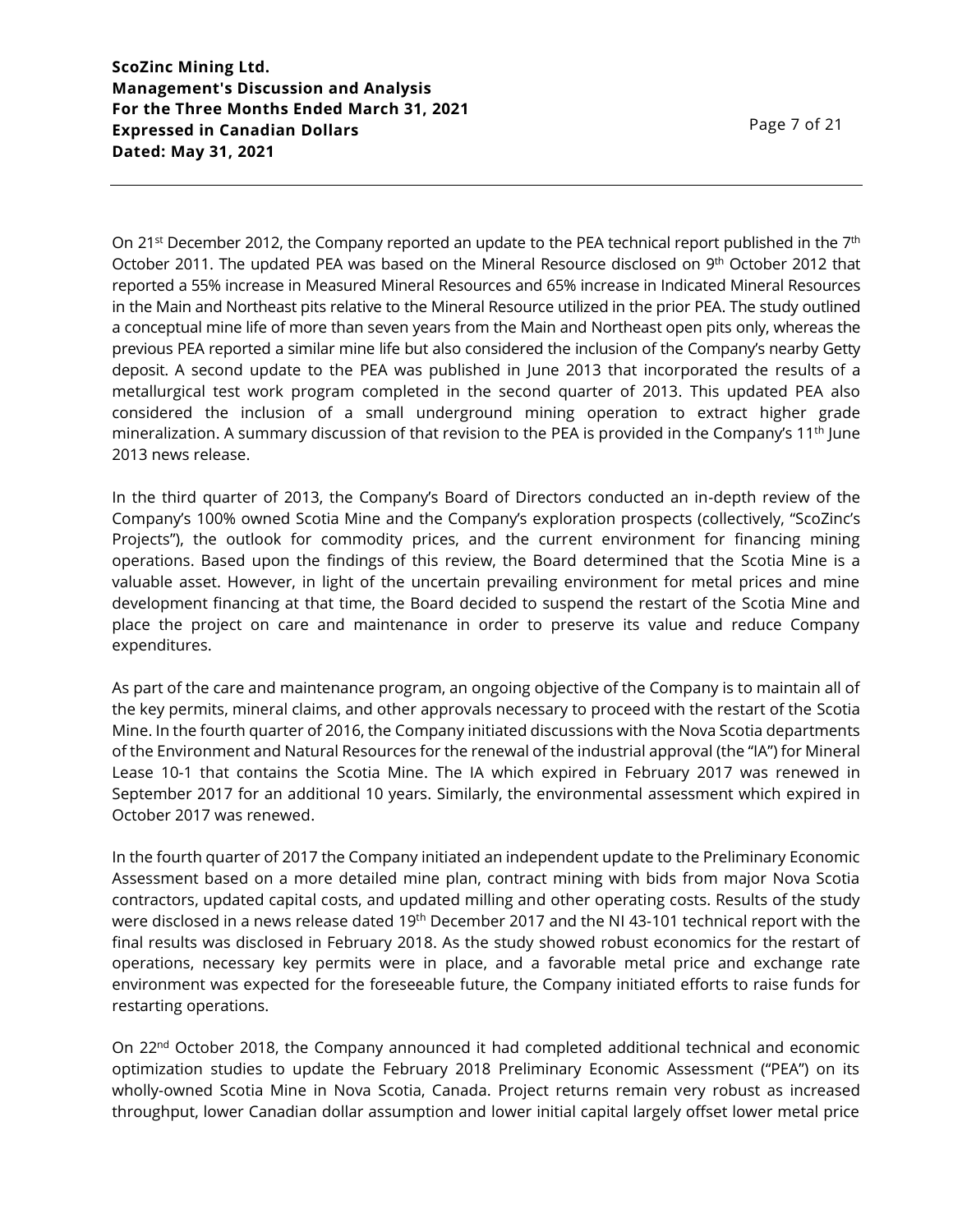assumptions. *(See 22<sup>nd</sup> October 2018 press release).* With the completion of the 2019 MRE and the 2020 PFS, the PEA is now redundant.

On 18<sup>th</sup> December 2019, the Company announced a new mineral resource estimate ("2019 MRE") which effectively doubled the total measured and indicated resources applied in all past PEAs on the Scotia Mine.

Highlights of the 2019 MRE include:

- Total Measured & Indicated Resources of 25,450,000 tonnes at a Zinc equivalent grade of 2.84% (1.89% Zinc, 0.99% Lead), an increase in tonnage of 105% from previous resource estimates on the deposit.
- Total Inferred Resources of 5,010,000 tonnes at a Zinc equivalent grade of 2.13% (1.55% Zinc, 0.66% Lead), an increase in tonnage of 7% from the previous resource estimates on the deposit.

Additionally, on 5<sup>th</sup> February 2020, the Company announced the results of a mill optimization trade-off study completed by Ausenco Engineering Canada. The trade-off study evaluated the mill and its processing bottlenecks and determined that a number of low-cost improvements could be made during a relatively short refurbishment period to significantly de-risk the processing operations.

Based upon the new 2019 MRE and the Ausenco optimization study, the Company then decided to complete a Preliminary Feasibility Study on the project, which would determine the Scotia Mine's first NI 43-101 mineral reserve estimate and a provide an independent NI 43-101 technical evaluation on the entire project.

On 7<sup>th</sup> July 2020, the Company announced the results of the Preliminary Feasibility Study ("2020 PFS") including its first NI 43-101 Mineral Reserve Estimate. The PFS was prepared in collaboration with the independent engineering firms of Ausenco Engineering Canada Inc., MineTech International Limited, SRK Consulting (U.S.), Inc., and Terrane Geoscience Inc. The 2020 PFS NI 43-101 Technical Report was filed on www.sedar.com under ScoZinc's profile on 29th July 2020.

On 22<sup>nd</sup> March 2021, the Company announced results of its 2021 Mineral Resource Estimate which includes a significant Gypsum mineral resource for the Scotia Mine.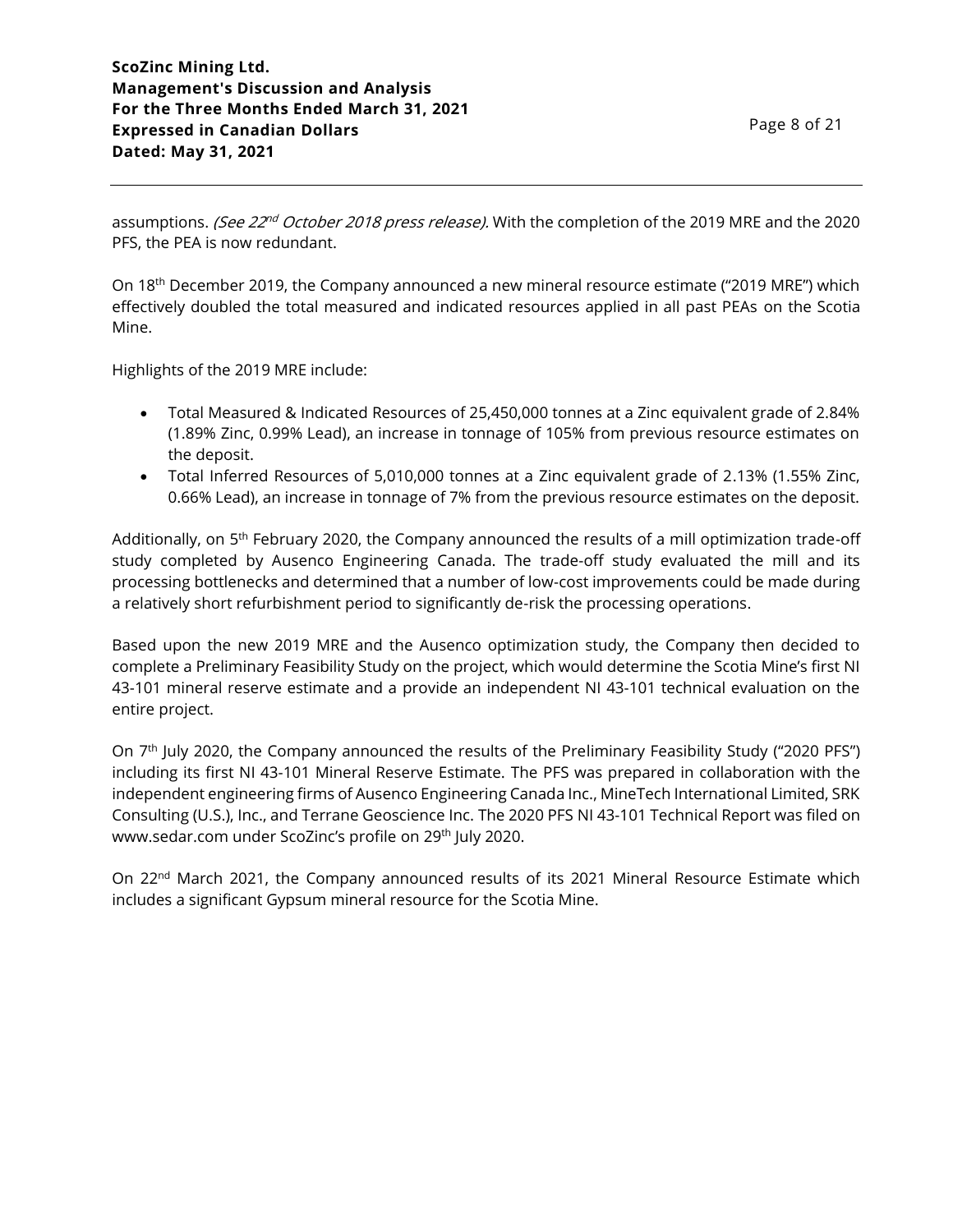The 2021 Mineral Resource Statement is provided below, and the NI 43-101 Technical Report was filed on SEDAR.COM on May 6, 2021:

#### **Mineral Resource Statement**

|                       |              |                |      |      |             | Gypsum         |                |
|-----------------------|--------------|----------------|------|------|-------------|----------------|----------------|
| <b>Classification</b> | Zone         | <b>Tonnage</b> | Zn   | Pb   | <b>ZnEq</b> | <b>Tonnage</b> | Gypsum         |
|                       |              | (kt)           | (%)  | (%)  | (%)         | (kt)           | (%)            |
|                       | Getty        | 60             | 1.38 | 1.25 | 2.58        | $\Omega$       | $\Omega$       |
| <b>Measured</b>       | Main         | 4,130          | 2.57 | 1.30 | 3.81        | 1,310          | 93.0           |
|                       | North East   | 130            | 3.18 | 1.88 | 4.98        | 220            | 91.9           |
|                       | <b>Total</b> | 4,320          | 2.57 | 1.32 | 3.83        | 1,530          | 92.8           |
|                       | Getty        | 8,090          | 1.24 | 0.81 | 2.02        | $\Omega$       | $\Omega$       |
|                       | Getty South  | 840            | 1.58 | 0.25 | 1.82        | $\mathbf 0$    | $\overline{0}$ |
| <b>Indicated</b>      | Main         | 9,870          | 1.92 | 1.01 | 2.89        | 2,500          | 92.7           |
|                       | North East   | 2,330          | 2.88 | 1.15 | 3.98        | 1,150          | 88.7           |
|                       | <b>Total</b> | 21,130         | 1.75 | 0.92 | 2.64        | 3,650          | 91.4           |
|                       | Getty        | 8,150          | 1.24 | 0.82 | 2.03        | $\overline{0}$ | $\mathbf 0$    |
| <b>Measured</b><br>&  | Getty South  | 840            | 1.58 | 0.25 | 1.82        | $\mathbf 0$    | $\mathsf 0$    |
| <b>Indicated</b>      | Main         | 14,000         | 2.11 | 1.09 | 3.16        | 3,810          | 92.8           |
|                       | North East   | 2,460          | 2.89 | 1.19 | 4.04        | 1,370          | 89.2           |
|                       | <b>Total</b> | 25,450         | 1.89 | 0.99 | 2.84        | 5,180          | 91.8           |
|                       | Getty        | 950            | 1.35 | 0.54 | 1.87        | $\mathbf 0$    | $\mathbf 0$    |
|                       | Getty South  | 770            | 1.53 | 0.25 | 1.77        | $\mathbf 0$    | $\mathbf 0$    |
| <b>Inferred</b>       | Main         | 2,980          | 1.49 | 0.79 | 2.25        | 250            | 92.2           |
|                       | North East   | 310            | 2.01 | 0.74 | 2.72        | 540            | 90.7           |
|                       | <b>Total</b> | 5,010          | 1.50 | 0.66 | 2.13        | 790            | 91.2           |

#### **Scotia Mine 2021 Mineral Resource Estimation, March 22, 2021 – MineTech International Limited**

Source: MineTech 2021

- Mineral Resources are not Mineral Reserves and do not have demonstrated economic viability. There is no certainty that any part of the Mineral Resources estimated will be converted into Mineral Reserves;
- Determination of reasonable prospects of eventual economic extraction was based on assumed prices for Zinc of US\$1.35/lb, and for Lead of US\$1.14/lb, a Zinc recovery of 86% and a Lead recovery of 93%, mining and processing costs varying by zone, and pit slopes of 45 degrees in rock and 22 degrees in overburden;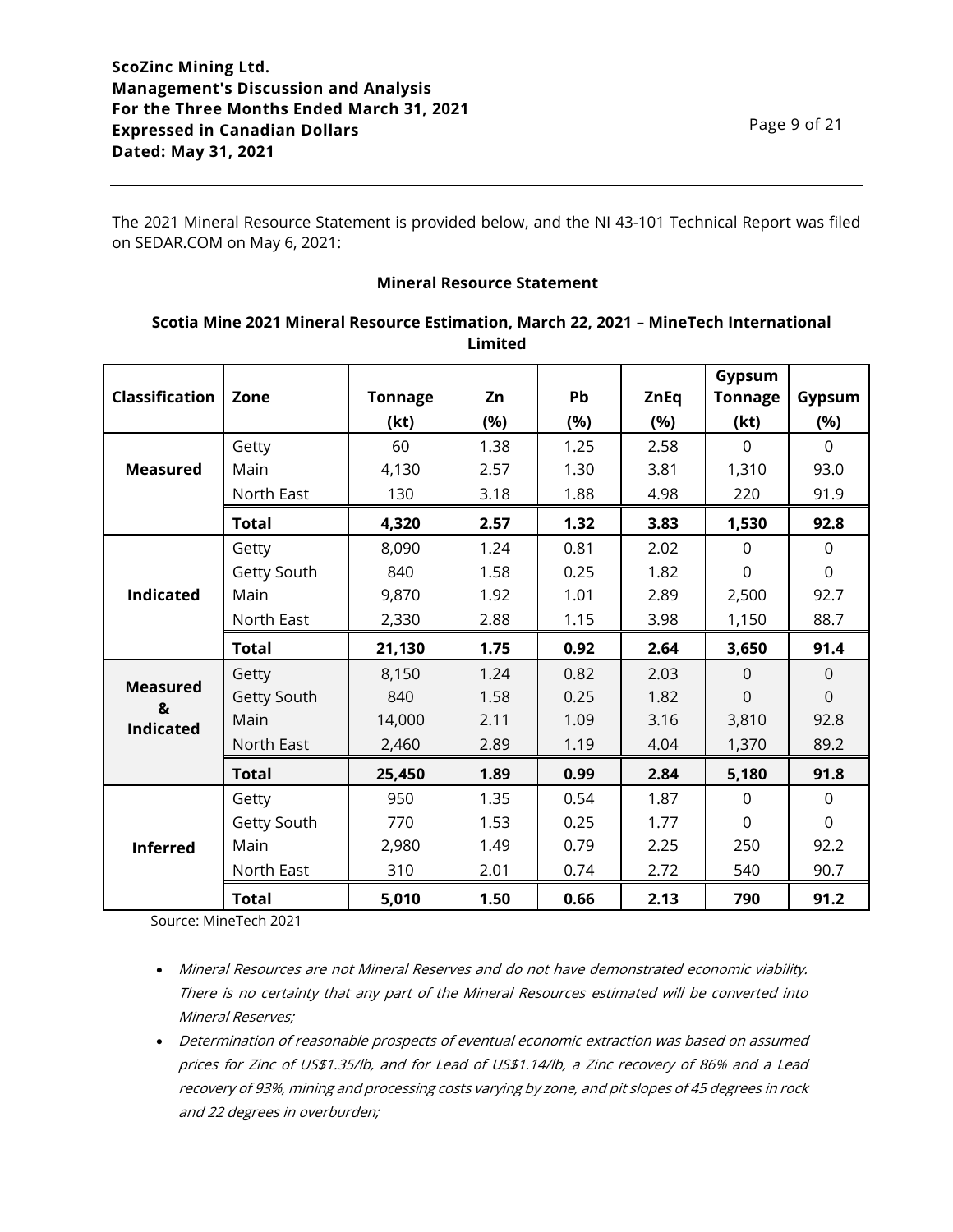- Near surface resources are reported based on a Zinc equivalent ("ZnEq") grade of 0.90% and a Gypsum grade of 80%. The ZnEq grade incorporates Zinc and Lead sales costs of US\$0.19/lb and US\$0.11/lb respectively, and a 2% royalty to the Government of Nova Scotia; and
- Numbers in the table have been rounded to reflect the accuracy of the estimate and may not sum due to rounding.

# **SUMMARY OF QUARTERLY RESULTS**

The selected financial information is derived from the Company's consolidated financial statements prepared in accordance with International Financial Reporting Standards ("IFRS"). Amounts are expressed in thousands of Canadian dollars, except for loss per share, which is rounded to the nearest cent.

|                                 | <b>Mar 31</b><br>2021 | <b>Dec 31</b><br>2020 | Sep 30<br>2020 | <b>Jun 30</b><br>2020 | Mar 31<br>2020 | <b>Dec 31</b><br>2019 | Sep 30<br>2019 | Jun 30<br>2019 |
|---------------------------------|-----------------------|-----------------------|----------------|-----------------------|----------------|-----------------------|----------------|----------------|
| Interest income<br>Loss for the | q                     | 10                    |                | 9                     | 9              | 48                    | q              | a              |
| period                          | (284)                 | (6, 459)              | (304)          | (380)                 | (320)          | (482)                 | (510)          | (249)          |
| Loss per share                  | (0.02)                | (0.46)                | (0.04)         | (0.06)                | (0.03)         | (0.04)                | (0.07)         | (0.04)         |

# **RESULTS OF OPERATIONS**

# **Results of Operations for the Three Months Ended March 31, 2021 vs. Three Months ended March 31, 2020.**

The Company reported a net loss of \$283,695 for the three months ended March 31, 2021 compared to a loss of \$320,002 incurred during the comparative three months ended March 31, 2020.

Consulting expenses increased to \$96,251 for the three months ended March 31, 2021 from \$30,833 for the comparative three months ended March 31, 2020 as the Company incurred charges by third party consultants related to the proposed Fancamp transaction. Additionally, during the current period, the Company's CEO was moved from a salaried to consultant designation.

Legal and accounting fees increased marginally to \$19,441 for the three months ended March 31, 2021 from \$18,157, for the three months ended March, 31, 2020, driven by adjustments to professional fee accruals.

Salaries and benefits declined to \$117,402 during the three months ended March 31, 2021 from \$272,088 in the comparative three months ended March, 31, 2020, as the Company's CEO was moved from a salaried to consultant designation.

Office and general declined to \$24,357 for the three months ended March 31, 2021 from \$64,052 for the three months ended March 31, 2020, driven by the decline in general and consumable expenditures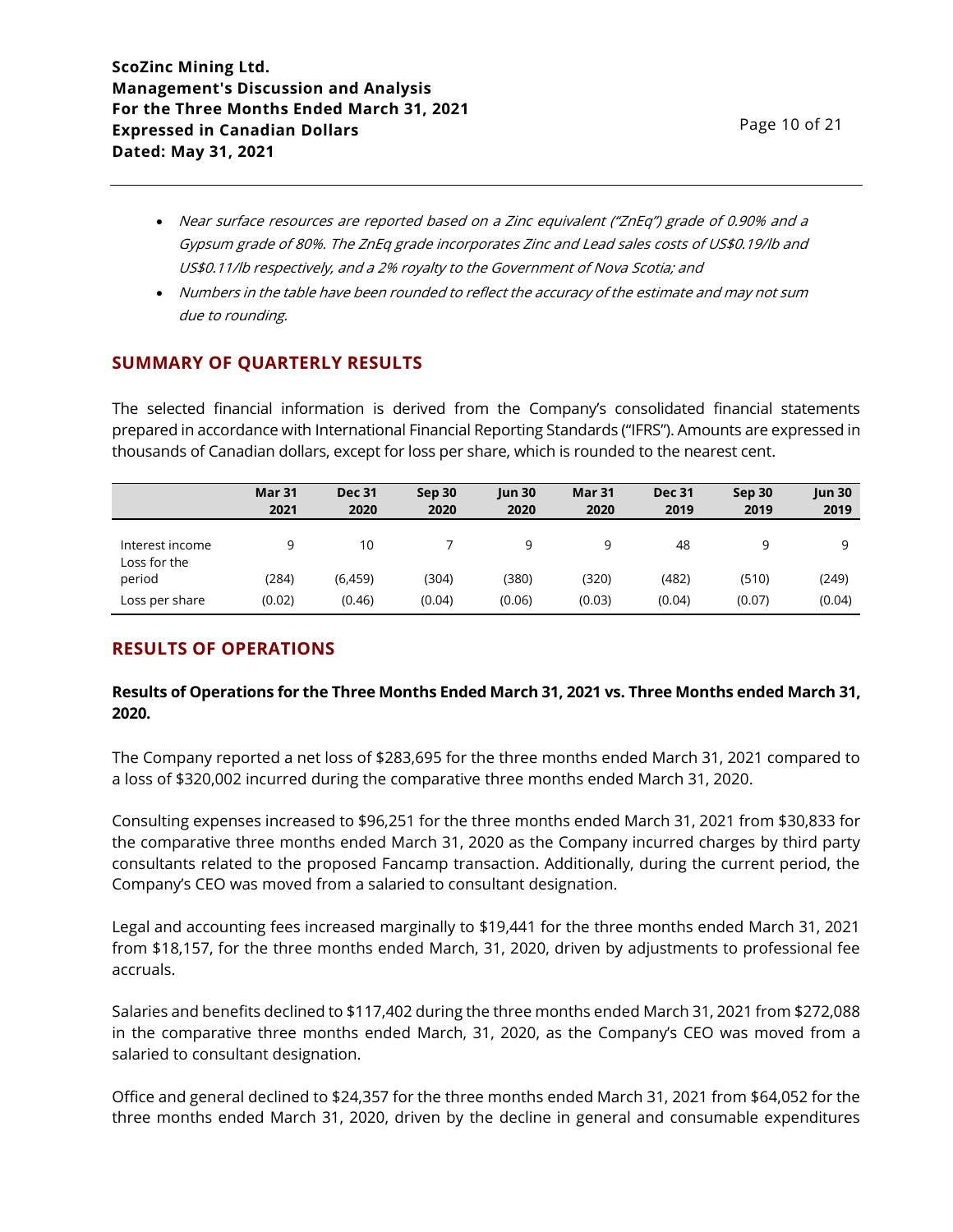marked upon completion of the pre-feasibility study, including a reduction in insurance premiums, and the termination of the Sheet Harbour lease late in fiscal 2020.

Share-based payments expense of \$25,040 during the three months ended March 31, 2021 remained consistent to \$24,036 expensed during the three months ended March 31, 2020, reflective of the graded recognition of the value of stock options and RSU's granted to during current and prior periods.

Interest income declined marginally to \$8,816 in the current period from \$9,035 during the comparative period, related to interest earned on the Company's remediation and water bonds.

# **LIQUIDITY AND CAPITAL RESOURCES**

The Company's significant assets consist of cash, property, plant and equipment, and exploration and evaluation assets associated with ScoZinc's projects.

As at March 31, 2021 Company reported a working capital deficiency of \$191,137 (December 31, 2020 – a working capital deficiency of \$47,994). Working capital is defined as current assets minus current liabilities. Working capital calculations or changes are not measures of financial performance, nor do they have standardized meanings, under IFRS. Readers are cautioned that this calculation may differ among companies and analysts and therefore may not be directly comparable. Management believes that disclosure of the Company's working capital is of value to assess the available capital resources of the Company at a reporting period end.

The Company will require additional liquidity to execute its business plan. Additional liquidity will be required and is currently under negotiation. The timing and ability of the Company to meet future needs will depend on the liquidity of the financial markets as well as the acceptance of investors to finance resource-based junior companies. The ability of the Company to carry out its planned business objectives is dependent on its ability to raise adequate financing from lenders, shareholders and other investors and/or generate operating profitability and positive cash flow. There can be no assurances that the Company will continue to obtain the additional financial resources necessary and/or achieve profitability or positive cash flows. If the Company is unable to obtain adequate financing, the Company will be required to curtail operations, and development activities and there would be significant uncertainty whether the Company would continue as a going concern and realize its assets and settle its liabilities and commitments in the normal course of business.

These factors indicate the existence of material uncertainties that may cast significant doubt on the ability of the Company to continue as a going concern, as disclosed in Note 1 of the Company's consolidated financial statements.

In February 2021, 333,333 warrants with an exercise price of \$0.50 were exercised, resulting in proceeds to the Company of \$166,667.

On 29th May 2020, the Company closed a third and final tranche of a non-brokered private placement of units of the Company ("Units"), with previous tranches having been closed on 22<sup>nd</sup> April 2020 and 22<sup>nd</sup>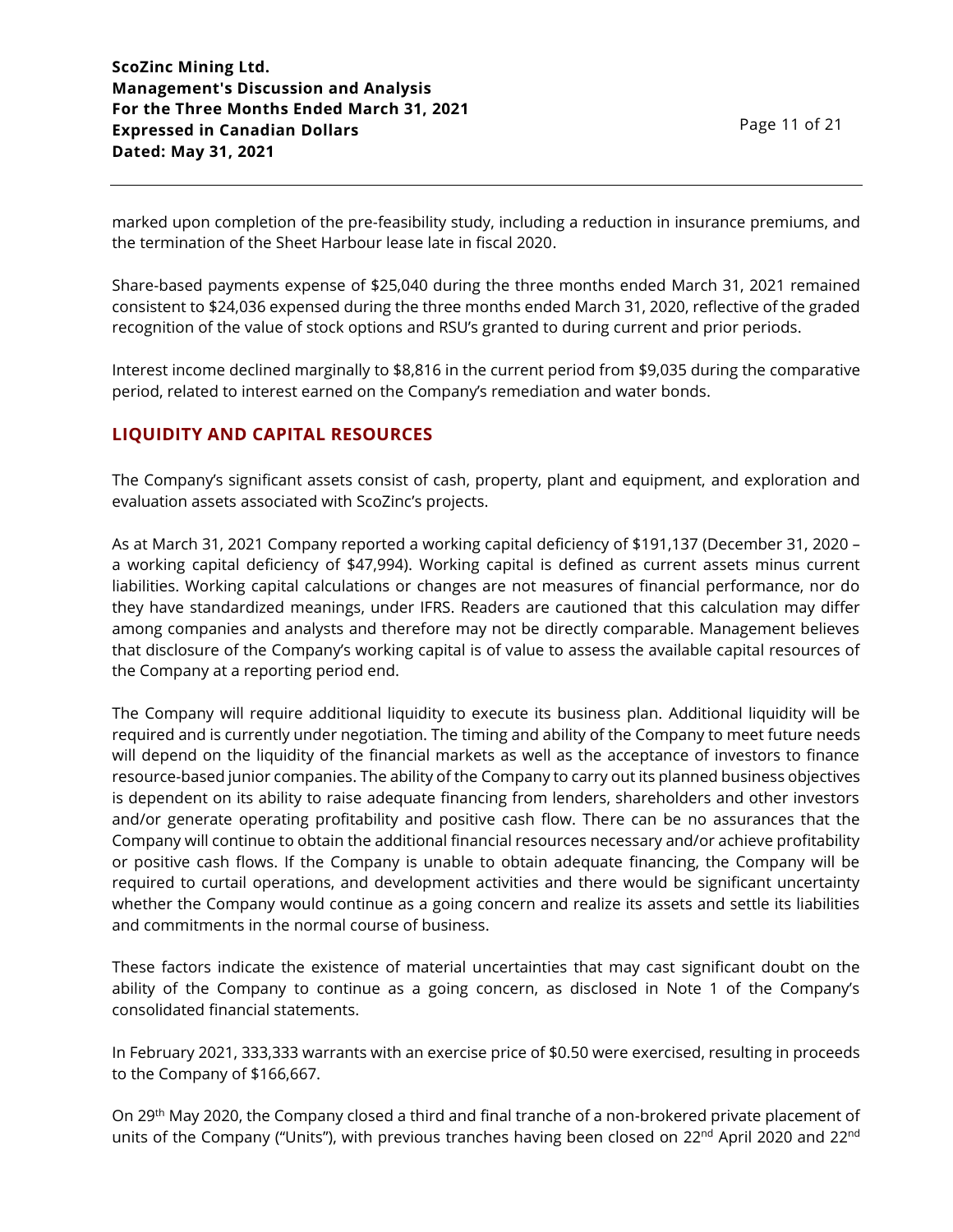May 2020. The aggregate gross proceeds of the private placement were \$1,150,000 based on the issuance of 3,833,333 Units at a price of \$0.30 per Unit. Each Unit consists of one common share of the Company and a common share purchase warrant (a "Warrant"). Each full Warrant is exercisable into a common share at a price of \$0.50 per common share for a period of twenty-four months from the date of issue.

In connection with the private placement the Company paid cash finder's fees of \$18,759 and issued 62,531 compensation warrants as share issue costs, with each compensation warrant having the same terms as the Warrants issued as part of a Unit.

Directors, officers and other insiders of the Company subscribed 1,256,620 Units, for gross proceeds of \$376,986.

In May 2020, the Company benefitted from a \$40,000 Government of Canada Covid-19 "Canada Emergency Business Account" loan, administered by the Royal Bank of Canada. The proceeds of the loan are interest free until 31<sup>st</sup> December 2022 with a 25% balance forgiveness if repaid by that date.

From time to time, the Company sells surplus or scrap equipment. During the year ended December 31, 2020, the Company realized \$186,802 in net proceeds of equipment sales.

As of the date of this document, the Company's financial instruments consist of cash, amounts receivable, cash held for reclamation, accounts payable and accrued liabilities, a loan payable and amounts due to related parties.

# **RISK FACTORS**

The operations of the Company may require licenses and permits from various local, provincial, and federal governmental authorities. There can be no assurance that the Company will be able to obtain all necessary licenses and permits that may be required to carry out mineral exploration, development, or mining operations at its project.

Even if the Company's exploration and development programs are successful, factors beyond the control of the Company may affect the marketability of any minerals discovered. The prices of mineral have historically fluctuated widely and are affected by numerous factors beyond the Company's control, including international, economic and political trends, geopolitical conflicts, expectations for inflation, currency exchange fluctuations, interest rates, global or regional consumption patterns, speculative activities, and worldwide production levels. The effect of these factors cannot accurately be predicted.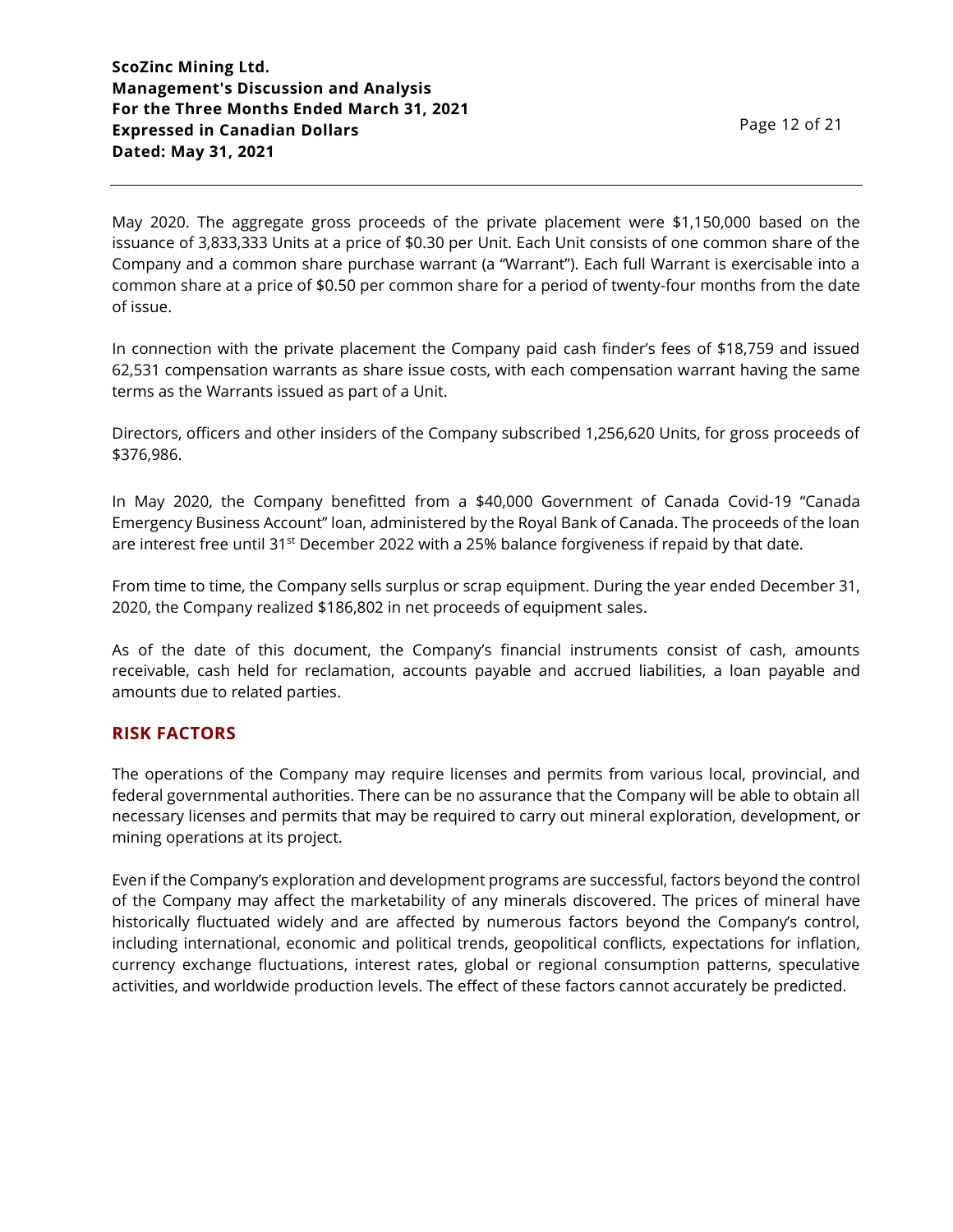#### **Risk Management Framework**

The Board of Directors has overall responsibility for the establishment and oversight of the Company's risk management framework and while retaining ultimate responsibility for them, it has delegated the authority for designing policies and systems that ensure the effective execution of the objectives and policies to the Company's finance function.

#### (a) Market Risk

Market risk is the risk that changes in market prices will affect the fair value of future cash flows of a financial instrument. Market prices are comprised of three types of risk for the Company: currency risk, interest rate risk, and commodity price risk.

#### Currency Risk

Currency risk is the risk that fluctuation in exchange rates between the Canadian dollar or other foreign currencies will affect the Company's financial results. The Company's operations and financing activities are conducted primarily in Canadian dollars and as a result, it is not currently exposed to significant foreign currency risk. However, the Company may be exposed to currency risk in the future as the prices for the metals produced by the Company's Scotia Mine, which is currently in care-and-maintenance, are sold throughout the world based principally upon the United States dollar price. The appreciation of the Canadian dollar against the United States dollar may reduce the Company's future revenues relative to the costs at the Company's operations, making such operations less profitable. As a result, currency fluctuations may affect its future operations, operating results, and cash flows when the Scotia Mine is restarted.

#### Interest Rate Risk

Interest rate risk is the risk that the fair value of future cash flows of a financial instrument will fluctuate because of changes in the market interest rates. The Company is exposed to interest risk arising primarily from its cash held mainly in short-term interest-bearing accounts with Canadian chartered banks. The impact of a change in interest rates is not significant.

#### Commodity Price Risk

The success of the Company's Scotia Mine and its other prospects will be primarily dependent on the future price of zinc and lead. Metal prices have historically been subject to significant price fluctuation. No assurance may be given that metal prices will remain stable and significant reductions or volatility in metal prices may have an adverse effect on the Company's business, including the economic attractiveness of the Company's projects, the Company's ability to obtain financing and the amount of the Company's revenue or profit or loss. Significant price fluctuations over short periods of time may be generated by numerous factors beyond the control of the Company, including domestic and international economic and political trends, expectations of inflation, currency exchange fluctuations, interest rates, global or regional consumption patterns, speculative activities, and increases or decreases in production due to improved mining and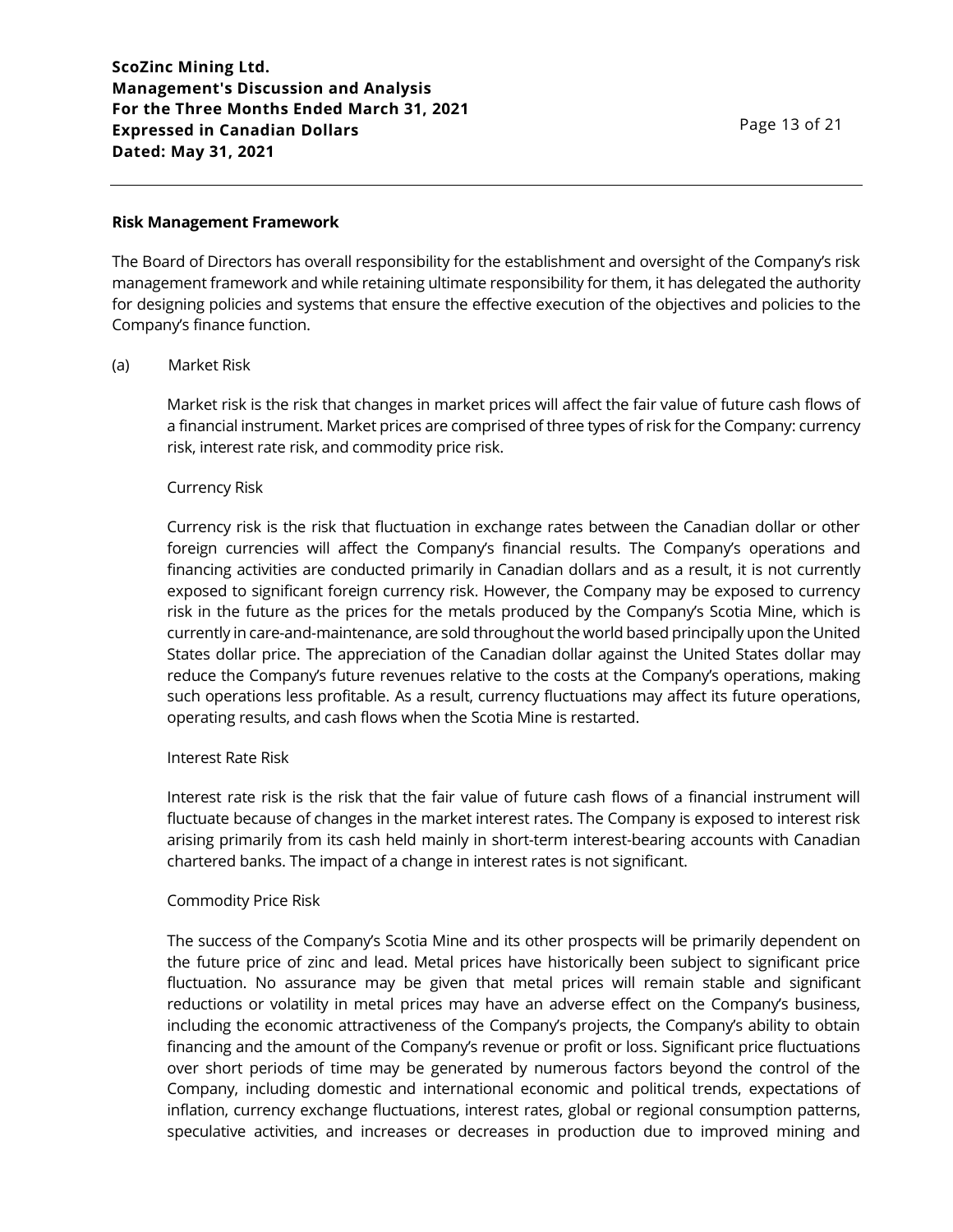production methods. The Company does not currently have an operating mine and does not have any derivative commodity contracts or other commodity-based risks in respect of operations.

(b) Credit Risk

Credit risk is the risk of an unexpected loss if a third party to a financial instrument fails to meet its contractual obligations. To minimize credit risk, cash is deposited in a Canadian chartered bank and may be redeemed on demand and cash held for reclamation is held by government authorities where credit risk is minimal. Amounts receivable primarily consists of GST/HST refunds amounting to \$7,161 from the Canadian government. The Company monitors the collectability of its amounts receivable and has not had difficulty collecting amounts receivable. Consequently, management considers credit risk to be minimal.

(c) Liquidity Risk

Liquidity risk is the risk that the Company will encounter difficulty in meeting the obligations associated with its financial liabilities that are settled by delivering cash or another financial asset. The Company's approach to managing liquidity is to ensure, as far as possible, that it will always have sufficient liquidity to meet its liabilities when due, under both normal and stressed conditions, without incurring unacceptable losses. The Company reviews its expenditure budgets against actual expenditures routinely to ensure there is sufficient working capital to discharge all financial obligations.

# **OFF BALANCE SHEET ARRANGEMENTS**

The Company has no off-balance sheet arrangements as of the date of this document.

# **CONTINGENCY**

Due to the worldwide COVID-19 outbreak, material uncertainties may come into existence that could influence management's going concern assumption. Management cannot accurately predict the future impact COVID-19 may have on:

- Global metal prices;
- The severity and the length of potential measures taken by governments to manage the spread of the virus and their effect on labour availability and supply lines;
- Availability of essential supplies;
- Purchasing power of the Canadian dollar; and
- Ability to obtain funding.

At the date of this document, the Canadian government has not introduced measures which impede the activities of the Company. Management believes the business will continue and accordingly, the current situation bears no impact on management's going concern assumption. However, it is not possible to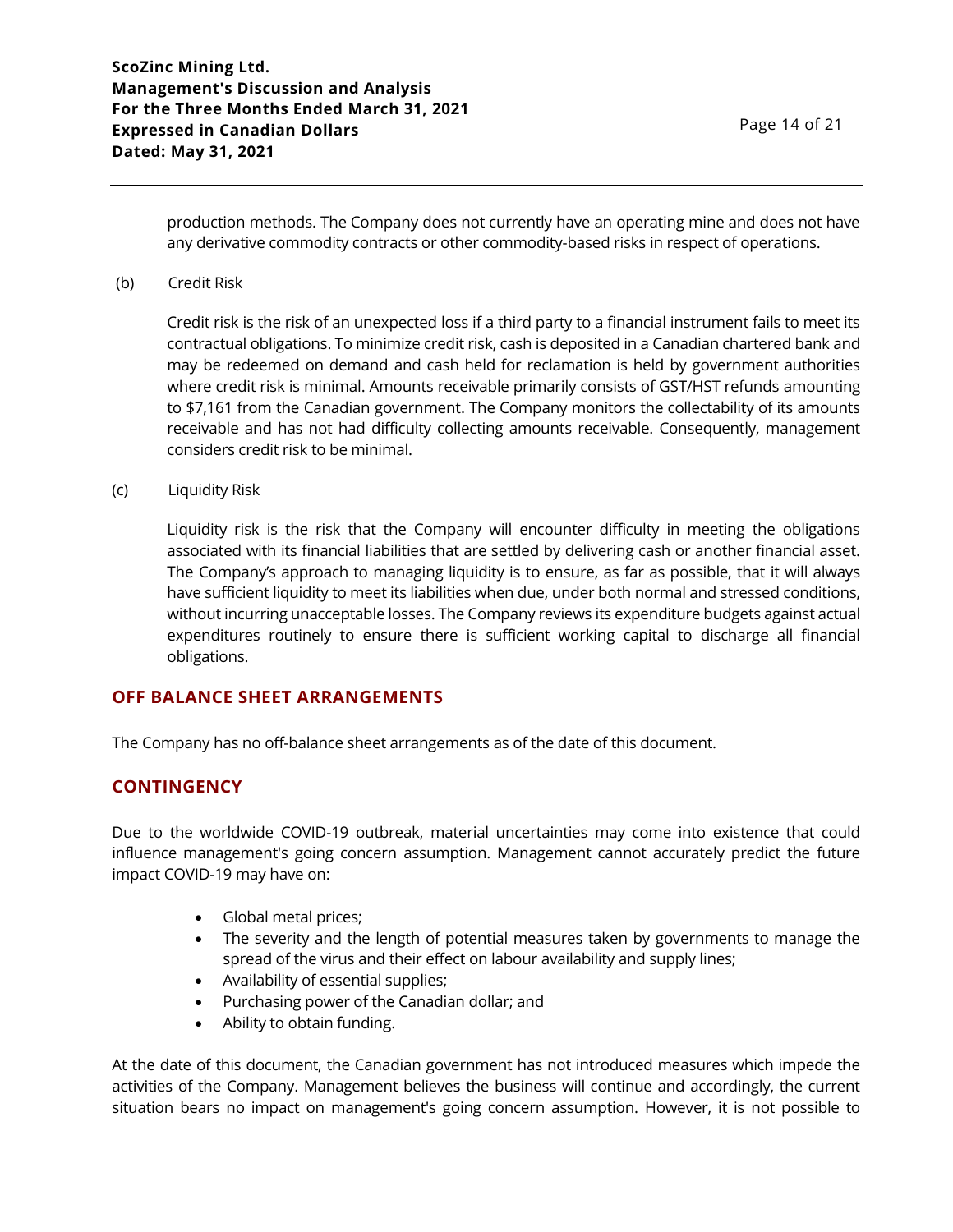reliably estimate the length and severity of these developments and the impact on the financial results and condition of the Company in future periods.

The outbreak of the novel strain of coronavirus, specifically identified as "COVID-19", has resulted in governments worldwide enacting emergency measures to combat the spread of the virus. These measures, which include the implementation of travel bans, self-imposed quarantine periods and social distancing, have caused material disruption to businesses globally resulting in an economic slowdown. Global equity markets have experienced significant volatility and weakness, with some of them rebounding in a material way since the lows of March 2020. Governments and central banks have reacted with significant monetary and fiscal interventions designed to stabilize economic conditions. The duration and impact of the COVID-19 outbreak is unknown at this time, as is the efficacy of the government and central bank interventions. It is not possible to reliably estimate the length and severity of these developments and the impact on the financial results and condition of the Company and its operating subsidiaries in future periods, however the impact of the pandemic could impact the Company's ability to obtain financing to fund our planned activities. To date, the outbreak has had no significant impact on operations.

# **DECOMMISSIONING LIABILITY**

The Company is required to make reclamation deposits in respect of its expected rehabilitation obligations as set out below.

The Company has agreed with the Province of Nova Scotia (Department of Natural Resources) to remediate the Scotia Mine facility to an agreed status at the end of the mining operations at the site; as a result the Company is required to make reclamation deposits in respect of this obligation. As at March 31, 2021, a \$2,915,338 (December 31, 2020 – \$2,907,053) cash bond, including accrued interest, is posted with the Province of Nova Scotia.

In addition, the Company has a reclamation bond with the Nova Scotia Department of Environment for \$191,963 (December 31, 2020 – \$191,432), including accrued interest, which is required to address the potential replacement of domestic water supplies that could potentially be downgraded by mining operations.

Nova Scotia Business Inc. holds a reclamation bond in the amount of \$100,000 (December 31, 2020 - \$100,000) in relation to the land, which the Company leases from the organization in Sheet Harbour. The bond will be held until the current lease agreement expires on April 1, 2028.

# **SHARE CAPITAL**

As at the date of this MD&A, the Company had the following securities issued and outstanding:

| Common Shares        | 14,418,127 |                                                  |
|----------------------|------------|--------------------------------------------------|
| <b>Stock Options</b> | 827,000    | Exercisable at a price between \$0.45 and \$1.11 |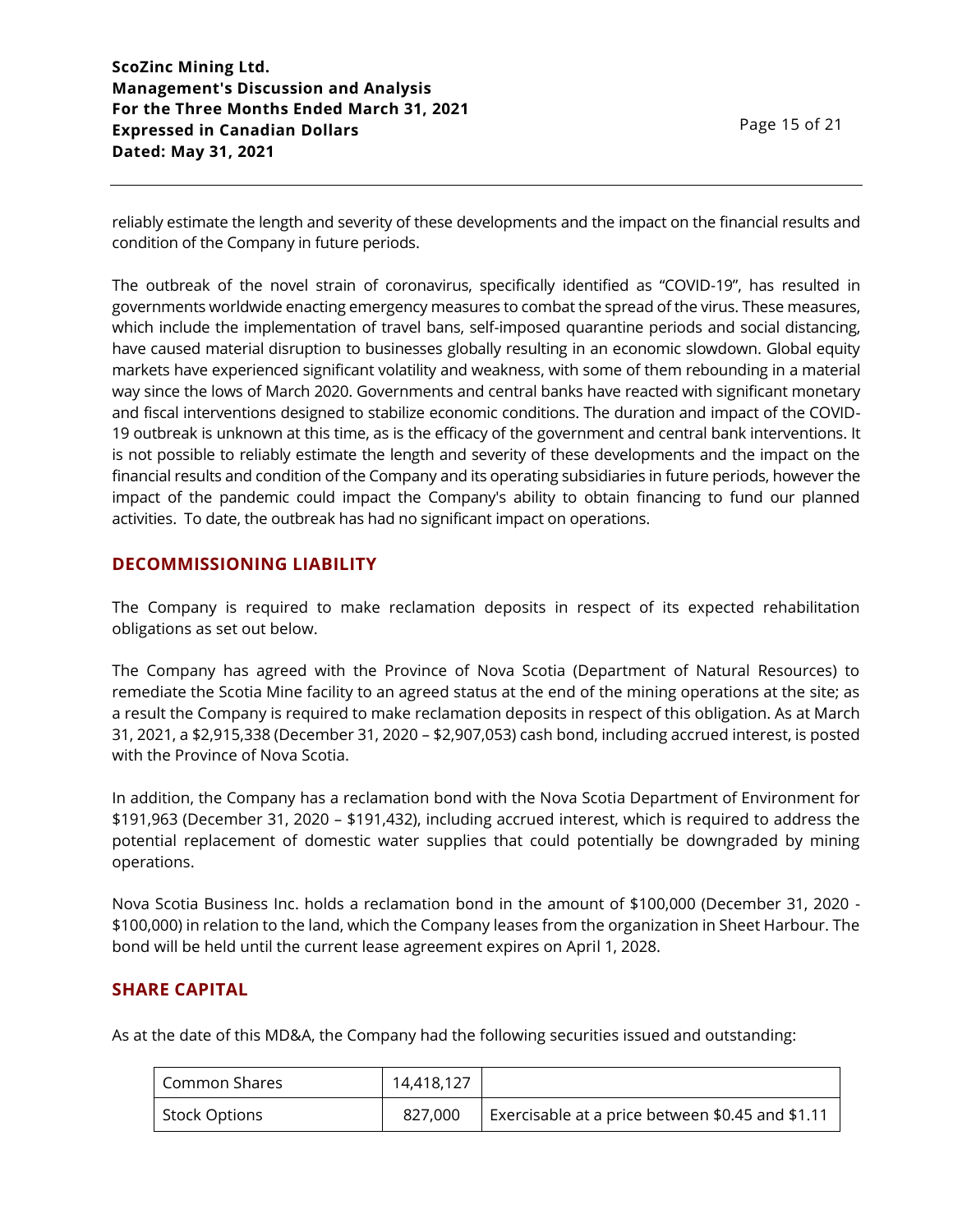| <b>Warrants</b> | 6,795,531 | Exercisable at a price between \$0.50 and \$0.55 |
|-----------------|-----------|--------------------------------------------------|
|-----------------|-----------|--------------------------------------------------|

In addition to the above, 195,656 restricted stock units ("RSUs"), vesting on between 20<sup>th</sup> August 2021 and 5<sup>th</sup> November 2021 and are outstanding as of the date of this document.

# **DISCLOSURE CONTROLS AND PROCEDURES**

Management has established processes, which are in place to provide them sufficient knowledge to support management representations that they have exercised reasonable diligence that:

- (i) the consolidated financial statements do not contain any untrue statement of material fact or omit to state a material fact required to be stated or that is necessary to make a statement not misleading in light of the circumstances under which it is made, as of the date of and for the periods presented by the consolidated financial statements; and
- (ii) the consolidated financial statements fairly present in all material respects the financial condition, results of operations and cash flows of the Company, as of the date of and for the periods presented by the consolidated financial statements.

In contrast to the certificate required under National Instrument 52-109 Certification of Disclosure in Issuers' Annual and Interim Filings ("NI 52-109"), the Company utilizes the Venture Issuer Basic Certificate which does not include representations relating to the establishment and maintenance of disclosure controls and procedures ("DC&P") and internal controls over financial reporting ("ICFR"), as defined in NI 52-109. In particular, the certifying officers filing the Certificate are not making any representations relating to the establishment and maintenance of:

- (i) controls and other procedures designed to provide reasonable assurance that information required to be disclosed by the issuer in its annual filings, interim filings or other reports filed or submitted under securities legislation is recorded, processed, summarized and reported within the time periods specified in securities legislation; and
- (ii) a process to provide reasonable assurance regarding the reliability of financial reporting and the preparation of financial statements for external purposes in accordance with the issuer's GAAP.

The Company's certifying officers are responsible for ensuring that processes are in place to provide them with sufficient knowledge to support the representations they are making in this certificate.

Investors should be aware that inherent limitations on the ability of certifying officers of a venture issuer to design and implement on a cost effective basis DC&P and ICFR as defined in NI 52-109 may result in additional risks to the quality, reliability, transparency and timeliness of interim and annual filings and other reports provided under securities legislation.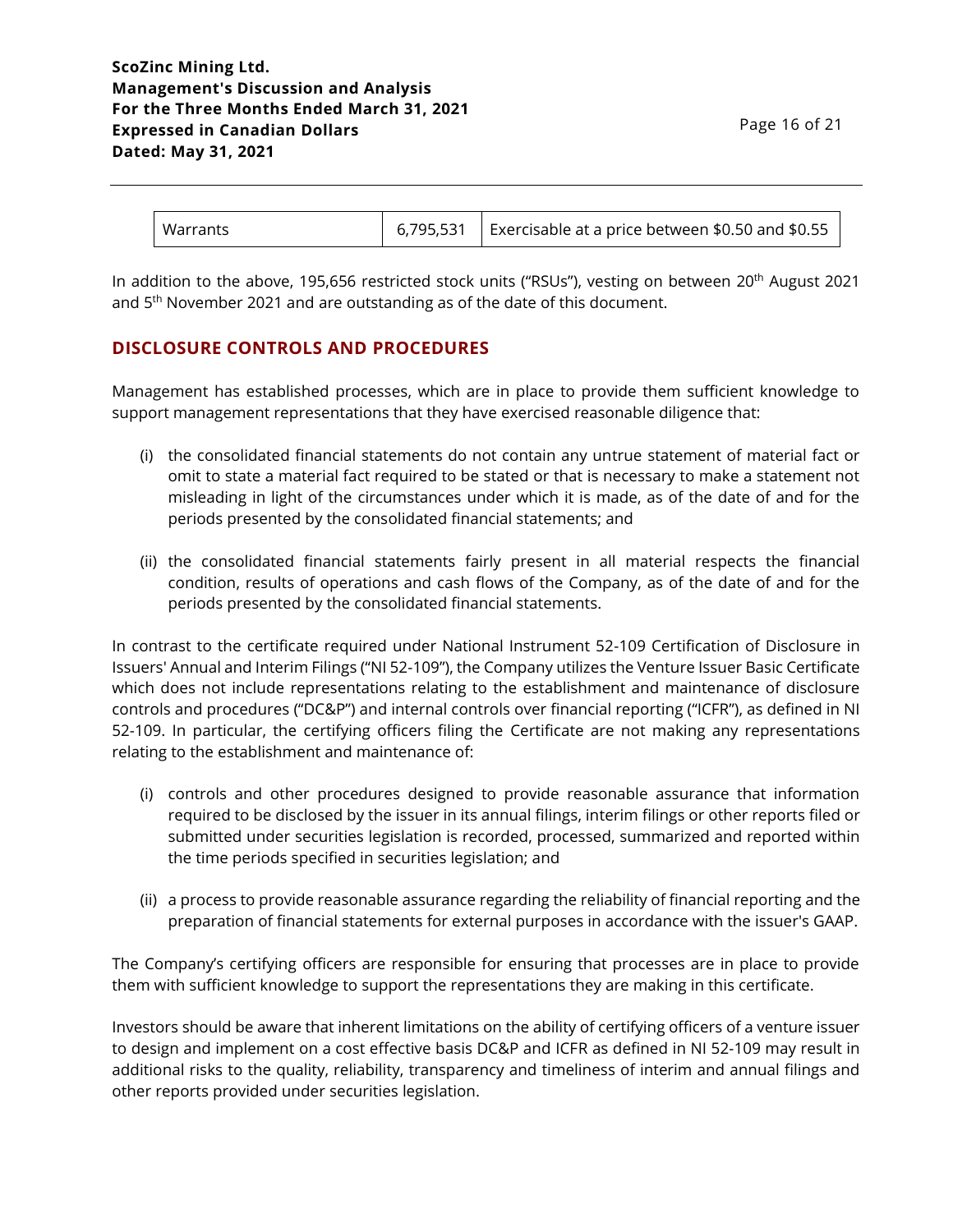# **MANAGEMENT'S RESPONSIBILITY FOR FINANCIAL INFORMATION**

The Company's consolidated financial statements are the responsibility of the Company's management and have been approved by the Board of Directors. The consolidated financial statements were prepared by the Company's management in accordance with International Financial Reporting Standards. The consolidated financial statements include certain amounts based on the use of estimates and assumptions. Management has established these amounts in a reasonable manner, in order to ensure that the consolidated financial statements are presented fairly in all material respects.

# **CURRENT GLOBAL FINANCIAL CONDITIONS AND TRENDS**

Securities of mining and mineral exploration companies, including the common shares of the Company, have experienced substantial volatility in the past, often based on factors unrelated to the financial performance or prospects of the companies involved. These factors include macroeconomic developments in Canada and globally, and market perceptions of the attractiveness of particular industries. The price of the securities of the Company is also significantly affected by short-term changes in commodity prices, base metal prices or other mineral prices, currency exchange fluctuation and the political environment in the countries in which the Company does business. As of December 31, 2020, the global economy continues to be in a period of significant volatility, in large part due to Asian, European, and American economic concerns and the Global pandemic that have impacted global economic growth, although the zinc market continues to be volatile, the favourable movement in the Canadian dollar relative to the US dollar has served to mitigate the volatility for domestic projects.

# **POTENTIAL DILUTION**

The issue of common shares of the Company upon the exercise of stock options and/or the warrants will dilute the ownership interest of the Company's current shareholders. The Company may also issue additional options and warrants or additional common shares from time to time in the future. If it does so, the ownership interest of the Company's then current shareholders could also be diluted.

# **DEPENDENCE ON KEY PERSONNEL**

The Company's business and operations are dependent on retaining the services of a small number of key personnel. The success of the Company is, and will continue to be, to a significant extent, dependent on the expertise and experience of these people. The loss of one or more of these key people could have a materially adverse effect on the Company. The Company does not maintain insurance on any of its key people.

# **TRANSACTIONS WITH RELATED PARTIES**

All transactions with related parties have occurred in the normal course of operations and are measured at the exchange amount, which is the amount of consideration established and agreed to by the related parties. Except as noted, amounts with related parties are non-interest bearing, unsecured, payable on demand and have arisen from the provision of services and expense reimbursements described.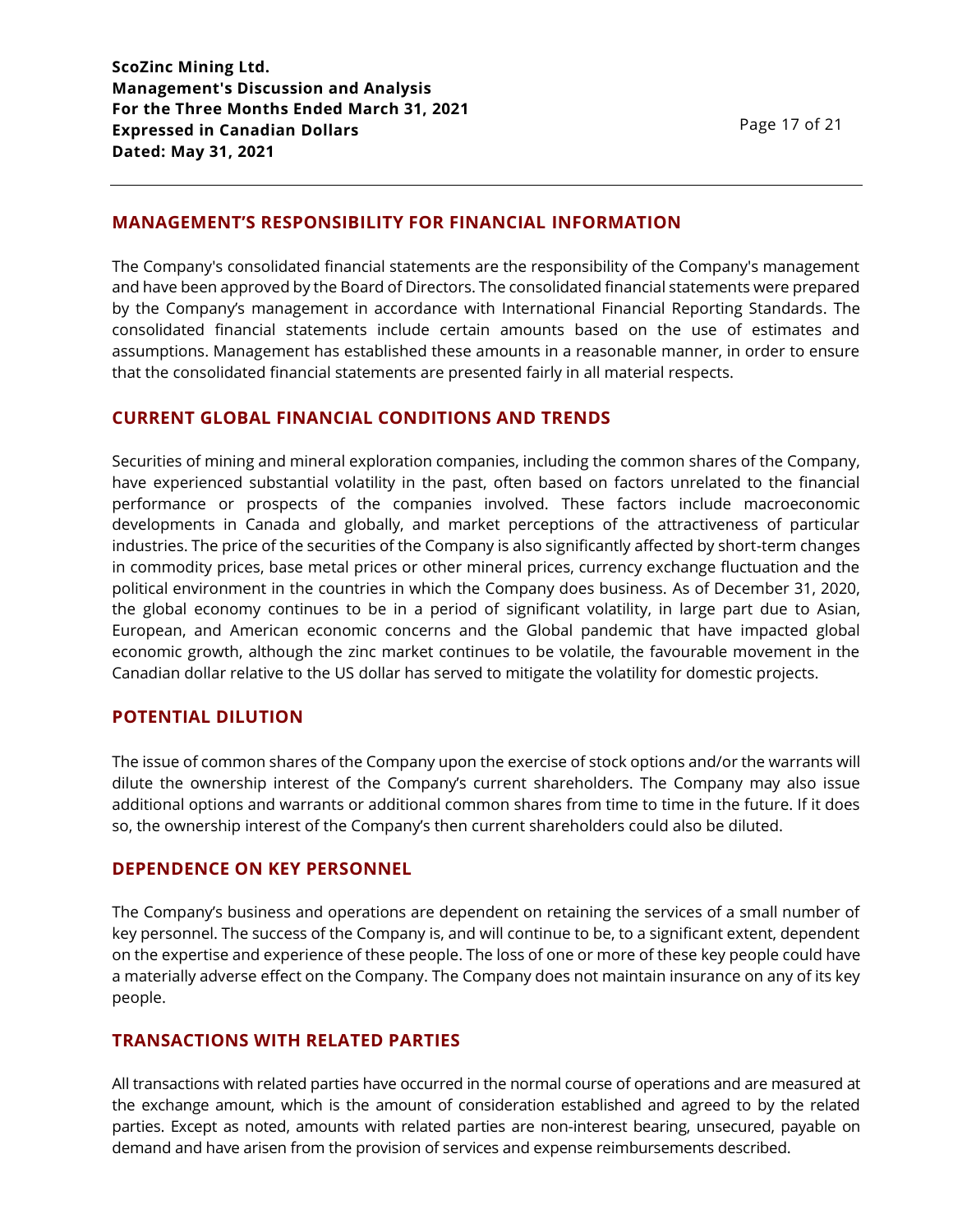#### **Key Management Personnel Compensation**

Management and key personnel compensation is as follows:

| <b>Current Board of Directors, Officers</b><br>and Key Management Personnel | <b>Three Months</b><br><b>Ended</b><br>March 31, 2021 | <b>Three Months</b><br><b>Ended</b><br>March 31, 2020 |
|-----------------------------------------------------------------------------|-------------------------------------------------------|-------------------------------------------------------|
| Victor Lazarovici - Director                                                | nil                                                   | nil                                                   |
| Christopher Hopkins - Director                                              | \$5,000                                               | nil                                                   |
| Michael Surratt - Director                                                  | nil                                                   | nil                                                   |
| Mark Haywood - Director                                                     | nil                                                   | nil                                                   |
| Mark Billings - Director                                                    | nil                                                   | nil                                                   |
| Ashwath Mehra - Director                                                    | nil                                                   | nil                                                   |
| Mark Haywood - Chief Executive                                              |                                                       |                                                       |
| Officer                                                                     | \$50,001                                              | \$59,043                                              |
| Robert Suttie - Chief Financial Officer                                     | \$7,500                                               | \$7,500                                               |
| Simion Candrea - VP, Investor                                               |                                                       |                                                       |
| Relations                                                                   | \$43,250                                              | nil                                                   |
| Share-based Compensation                                                    | nil                                                   | \$21,976                                              |
| <b>Totals</b>                                                               | \$<br>105,751                                         | 88,519                                                |

Transactions with key management personnel comprise compensation of key management personnel as follows:

During the three months ended March 31, 2021, the Company incurred \$7,500, (three months ended March 31, 2020 – \$16,605) in services from Marrelli Support Services Inc. ("Marrelli Support") and DSA Corporate Services Inc. (the "DSA"), together known as the "Marrelli Group" for:

(i) Robert D.B. Suttie, President of Marrelli Support, to act as Chief Financial Officer ("CFO") of the Company.

As at March 31, 2021, amounts due to related parties totaled \$80,869 (December 31, 2020 – \$92,452) pertaining to amounts payable for key management remuneration, director's fees, support services from the Marrelli Group, and reimbursement of expenses paid on behalf of the Company.

The above noted transactions are in the normal course of business and are measured at the exchange amount, as agreed to by the parties, and approved by the Board of Directors in strict adherence to conflict of interest laws and regulations.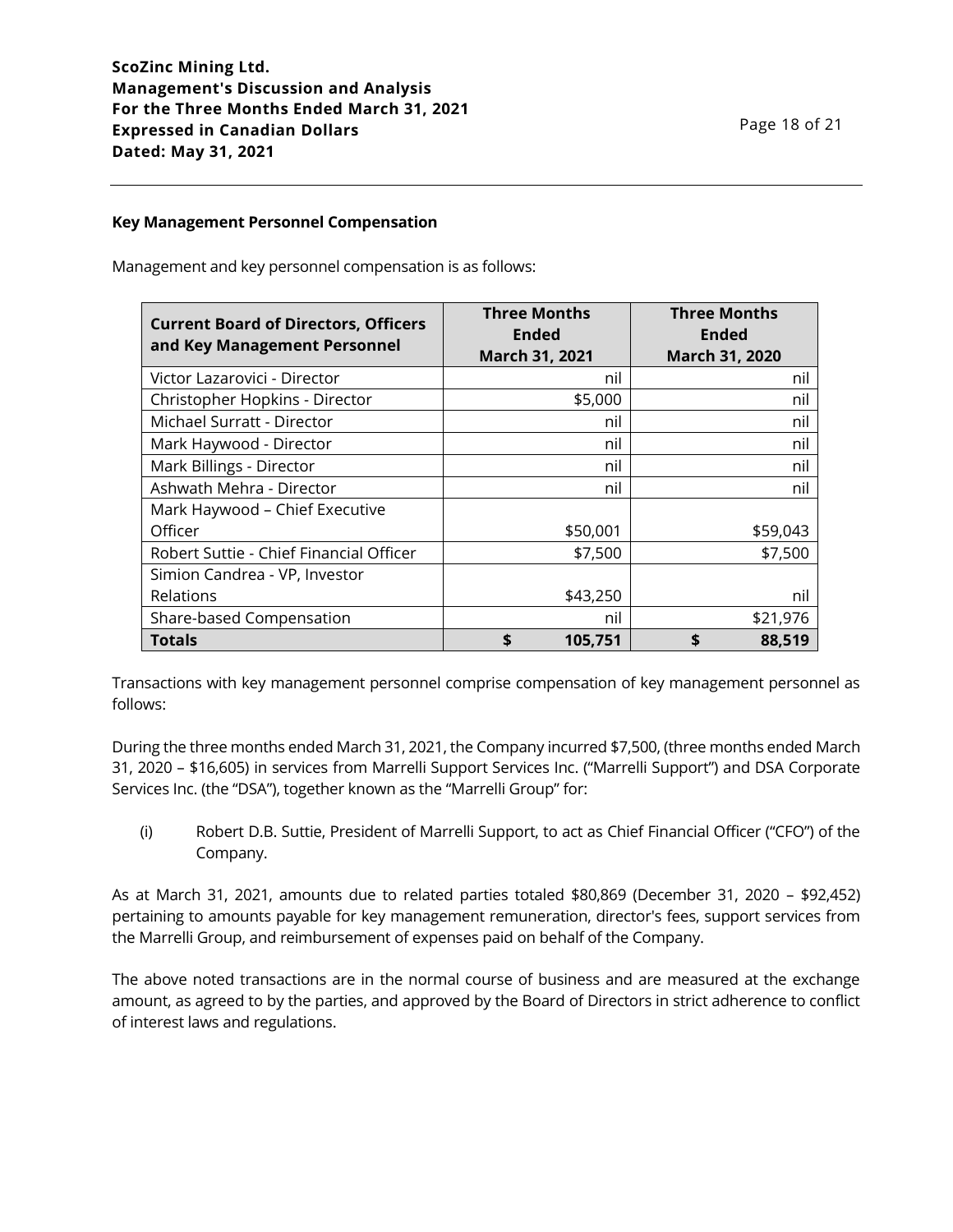### **PROPOSED TRANSACTIONS**

There is no imminent decision by the Board of Directors of the Company with respect to any transaction beyond what is contemplated in this document.

### **EVENTS OCCURING AFTER THE REPORTING DATE**

There are no reportable events occurring after the reporting date which have not been reflected in this document.

### **CRITICAL ACCOUNTING POLICIES AND ESTIMATES**

Financial statements in conformity with IFRS require management to make estimates and assumptions that affect the reported amounts of assets and liabilities and disclosures of contingent assets and liabilities at the date of the financial statements, and the reported amounts of expenses during the reporting period. Actual results may differ from those estimates. A full description of the Company's significant accounting policies may be found in Note 3 of the Company's December 31, 2020, audited consolidated financial statements. A summary of the Company's critical accounting estimates is set out below.

#### **Exploration and Evaluation Assets and Property, Plant and Equipment**

The Company reviews capitalized costs on its property interests on a periodic, or annual, basis and will determine whether any persuasive evidence exists that indicates impairment. In assessing impairment of exploration and evaluation properties, and associated property, plant and equipment, management makes certain assumptions about whether the capitalized costs are unlikely to be recovered in full from successful development or by sale.

#### **Decommissioning Liability**

The Company conducts its operations in compliance with applicable laws and regulations governing protection of the environment. Reclamation and remediation obligations arise throughout the life of the Scotia Mine. The Company estimates future reclamation costs based on the level of current activity and estimates of costs required to fulfill its future obligations.

#### **Share-based payments and Warrant Values**

The Company utilizes the Black-Scholes Option Pricing Model ("Black-Scholes") to estimate the fair value of stock options granted to directors, officers and employees and to estimate the fair value of warrants issued in connection with private placements. The use of Black-Scholes requires management to make various estimates and assumptions that impact the value assigned to the stock options including the forecast future volatility of the stock price, the risk-free interest rate, dividend yield and the expected life of the stock options. Any changes in these assumptions could have a material impact on the share-based payment calculation value.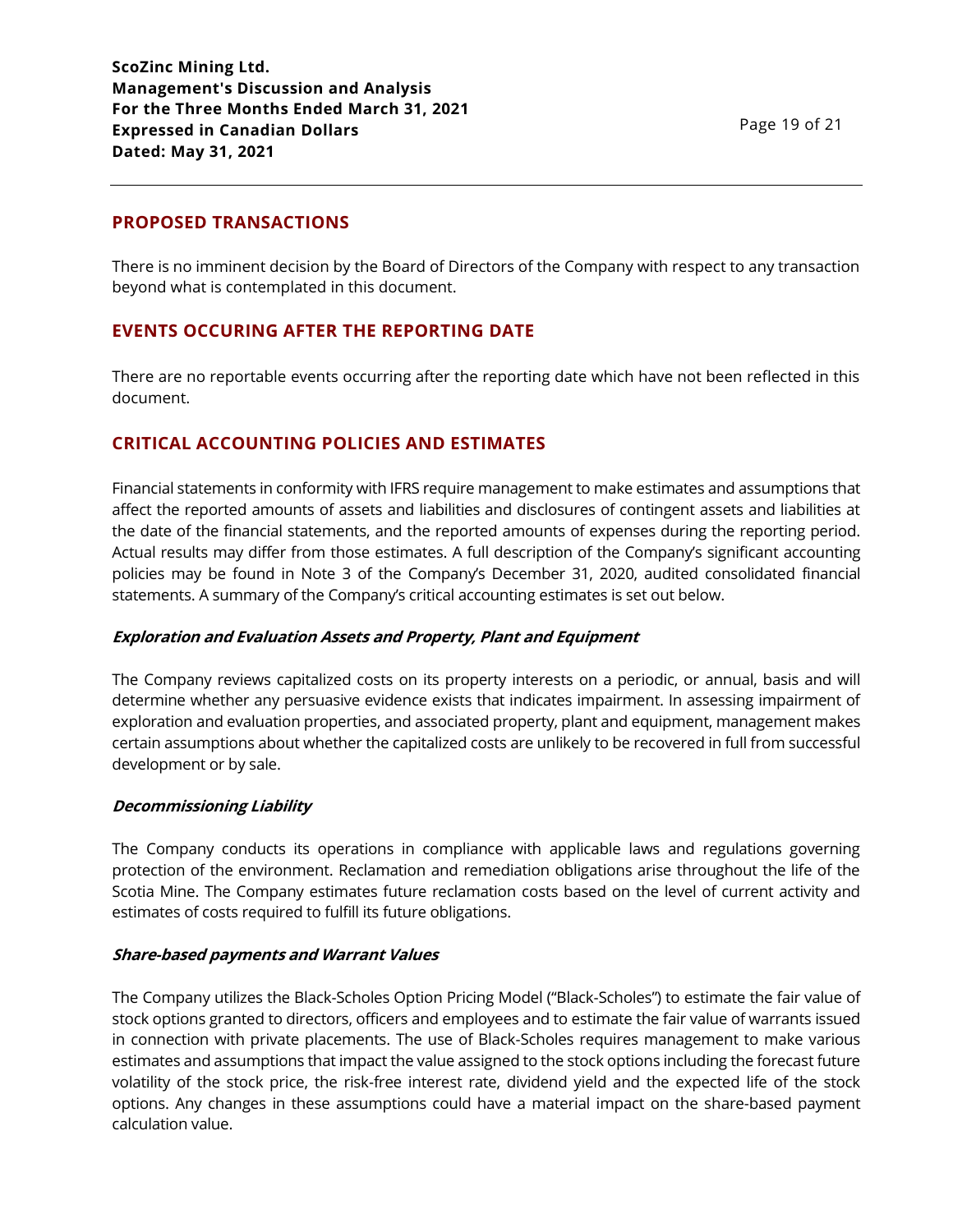# **FINANCIAL AND OTHER INSTRUMENTS**

The carrying values of cash, amounts receivable, cash held for reclamation, accounts payable and accrued liabilities, and amounts due to related parties approximate their fair value due to the short-term nature of these instruments, or in the case of reclamation deposits, the rate of interest being applied on the funds deposited.

Other than those described above, the Company does not own, hold or have any material interest in, or liability associated with, any other financial instrument. For a full description of the Company's financial instruments, and policies utilized therein, please refer to Note 18 of the Company's December 31, 2020, audited consolidated financial statements.

# **DISCLOSURE FOR VENTURE ISSUERS WITHOUT SIGNIFICANT REVENUE**

Office and General expenses for the three months ended March 31, 2021 and 2020 are comprised of the following:

|                                     | 2021   | 2020   |
|-------------------------------------|--------|--------|
|                                     | (5)    | (5)    |
| <b>Bank Charges</b>                 | 339    | 2,096  |
| Computer and Information Technology | 1,804  | 1,653  |
| Insurance                           | 18,562 | 32,667 |
| Travel                              | 100    | 3,323  |
| Property Tax                        | 683    |        |
| <b>Utilities</b>                    | 354    | 5,402  |
| General                             | 2,515  | 18,911 |
|                                     | 24,357 | 64,052 |

#### **ADDITIONAL INFORMATION**

Additional information relating to the Company is available on SEDAR [\(www.sedar.com\)](http://www.sedar.com/) and on the Company's website at [www.ScoZinc.com.](http://www.scozinc.com/)

#### **FORWARD LOOKING STATEMENTS**

This MD&A contains forward-looking statements within the meaning of Canadian securities legislation. Forward-looking statements include, but are not limited to, statements with respect to the closing of the Transaction, the future price of metals, the estimation of Mineral Reserves and Resources, the realization of Mineral Reserve and Resource estimates, the timing and amount of estimated future production, costs of production and capital expenditures, costs and timing of the development of deposits, success of exploration activities, permitting time lines, currency fluctuations, requirements for additional capital, government regulation of mining operations, environmental risks, reclamation expenses, the possibility of